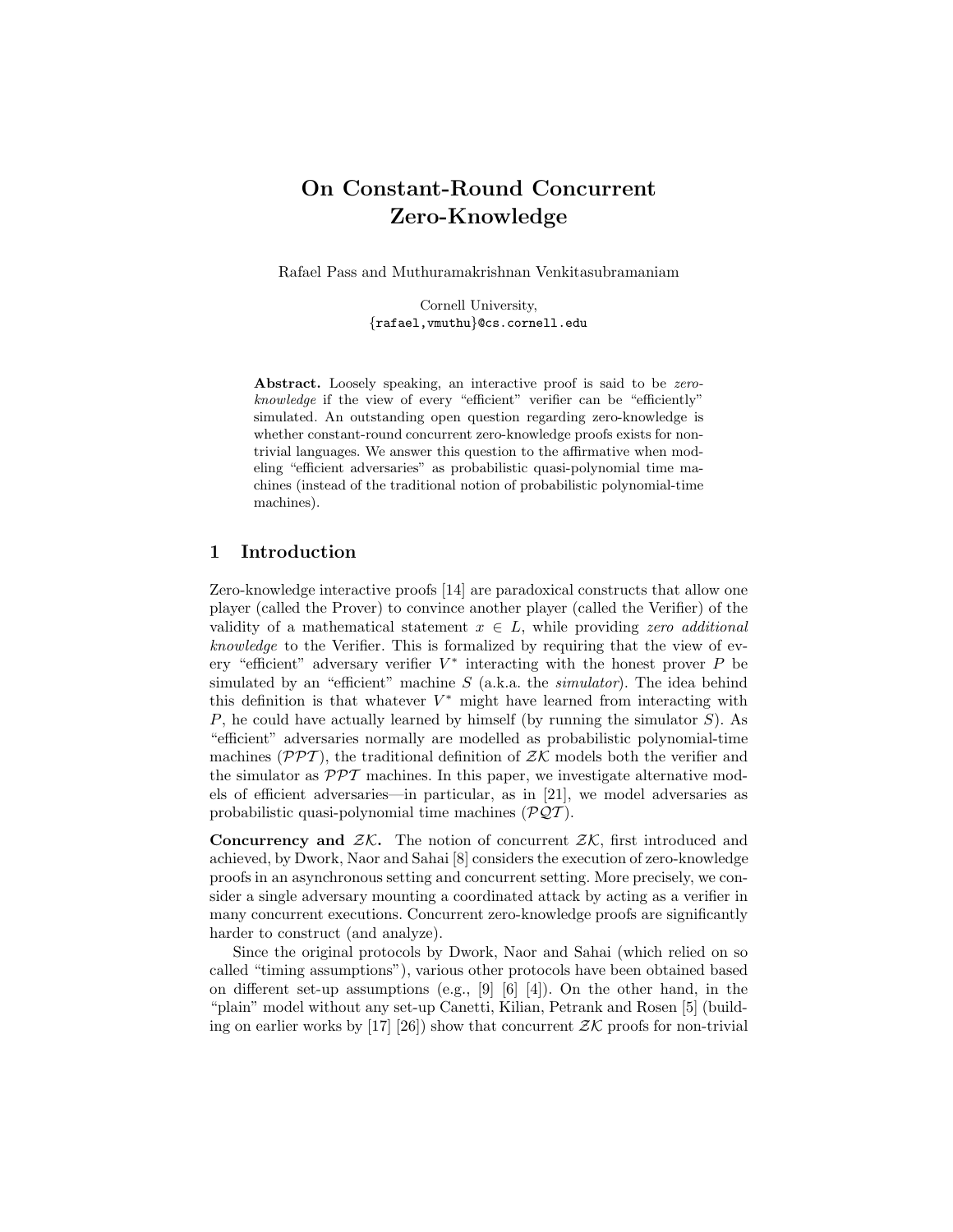languages, with so called "black-box" simulators, require at least  $\Omega(\frac{\log n}{\log \log n})$ number of communication rounds. Richardson and Kilian [25] constructed the first concurrent zero-knowledge argument in the standard model. Their protocol which uses a black-box simulator requires  $O(n^{\epsilon})$  number of rounds. Kilian and Petrank [16] later obtained a round complexity of  $\tilde{O}(\log^2 n)$ , and finally Prabhakaran, Rosen and Sahai [23] essentially closed the gap by obtaining a round complexity of  $\tilde{O}(\log n)$ .

All of the above results rely on the traditional modeling of adversaries as  $PPT$  machines. Thus, it is feasible that there exists some super-polynomial, but "well-behaved", model of adversaries that admits constant-round concurrent  $\mathcal{ZK}$ proofs.

Concurrent  $ZK$  w.r.t super-polynomial adversaries. The lower bound of [17] shows that only languages decidable in probabilistic subexponential-time have 4-round concurrent black-box zero-knowledge arguments w.r.t to probabilistic subexponential-time adversaries. On the other hand, [21] constructs constant-round concurrent zero-knowledge arguments w.r.t  $\mathcal{PQT}$  verifiers (and consequently also simulators); however the soundness condition of those argument systems only holds w.r.t.  $\mathcal{PPT}$  adversaries—in fact, the simulator succeeds in its simulation by breaking the soundness condition of the argument system. Additionally, it is noted in [21] that there exist 3-round concurrent  $\mathcal{ZK}$ proofs w.r.t. exponential-time adversaries (as any witness indistinguishable proof is also zero-knowledge with respect to exponential-time verifiers). Finally, [25] claimed that a constant-round version of their protocol remains secure w.r.t  $PQT$  adversaries, when considering a "benign" type of concurrent adversary (which never sends any invalid messages and has a fixed—i.e., non-adaptively chosen—scheduling), but as far as we know a proof of this has never appeared.

Thus, the above results leave open the question of whether there exist  $r(n)$ round concurrent black-box zero-knowledge proofs w.r.t super-polynomial, but sub-exponential, adversaries, as long as  $4 < r(n) < \log n$ . In particular,

Does there exists constant-round concurrent zero-knowledge arguments w.r.t.  $\mathcal{PQT}$  (or even sub-exponential time) adversaries?

# 1.1 Our results

Our main result answers the above question in the affirmative. Let  $\mathcal{PQT}$  denote the class of probabilistic quasi-polynomial time machines, i.e., randomized machines that run in time  $n^{poly(log(n))}$ . Let  $\omega(\mathcal{PQT})$  denote the class of probabilistic super quasi-polynomial time machines, i.e. randomized machines that run in time  $n^{\omega(poly(\log(n)))}$ .

Theorem 1 (Main Theorem). Assume the existence of claw-free permutations w.r.t  $PQT$ . Then, every language in  $\mathcal{NP}$  has an  $O(1)$ -round perfect concurrent black-box  $ZK$  argument w.r.t  $\mathcal{PQT}$ .

In addition, we show: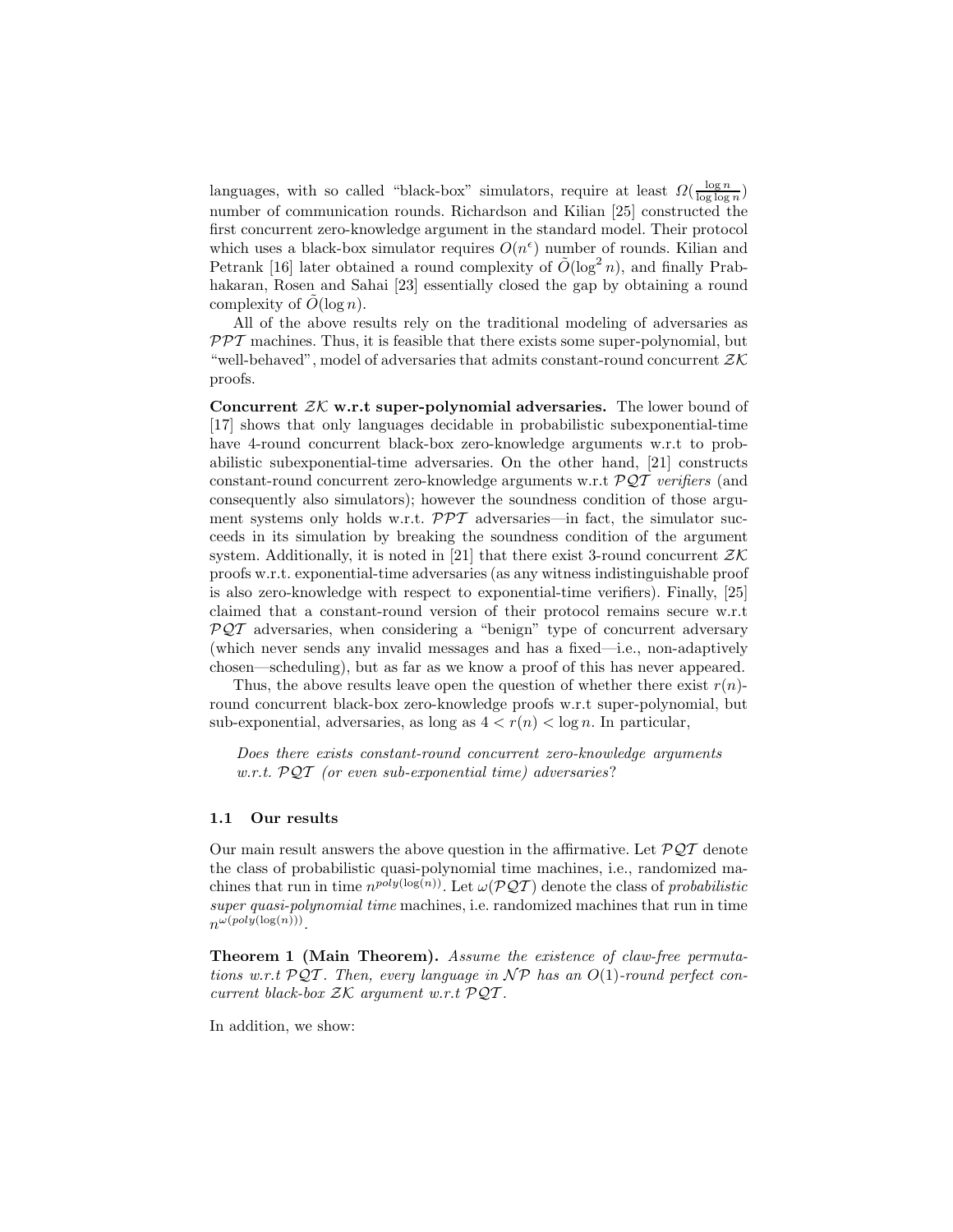Theorem 2. Assume the existence of one-way functions that are secure w.r.t  $\omega(PQT)$  and collision-resistant hash function that are secure w.r.t  $PQT$ . Then, every language in  $\mathcal{NP}$  has an  $O(1)$ -round concurrent computational black-box  $ZK$  proof w.r.t  $\mathcal{PQT}$ .

Theorem 3. Assume the existence of one-way function that are secure w.r.t  $\omega(PQT)$ . Then, every language in NP has an  $O(1)$ -round concurrent computational black-box  $ZK$  arguments w.r.t  $\mathcal{PQT}$ .

**Theorem 4.** There exists an  $O(1)$ -round concurrent perfect  $ZK$  proof w.r.t  $PQT$  for Graph Non-Isomorphism and Quadratic Non-Residuosity

We emphasize that in the above theorems, " $ZK$  proofs and arguments w.r.t  $\mathcal{PQT}$ " refer to proofs/ arguments where both the soundness condition and the  $ZK$  condition holds w.r.t to  $\mathcal{PQT}$  adversaries; in particular, for the  $ZK$  property we also require that the distinguishability gap is smaller than the inverse of any quasi-polynomial function.

A note on expected running-time. In contrast to earlier work on concurrent zero-knowledge (e.g. [25, 16, 23]), our simulators run in expected  $\mathcal{PQT}$ . This is inherent: by the work of Barak-Lindell [1] it follows that only languages decidable in  $\mathcal{PQT}$  have constant-round  $\mathcal{ZK}$  protocols w.r.t  $\mathcal{PQT}$  if requiring a strict  $\mathcal{PQT}$ simulator (let alone the question of concurrency). In particular, this shows that none of the previous simulation techniques can be extended to get constant-round protocols w.r.t  $\mathcal{PQT}$  (at least when requiring that the output of the simulation is also indistinguishable for  $\mathcal{PQT}$ ).<sup>1</sup>

Additional results. Finally, we mention that our techniques apply also to concurrent  $ZK$  proofs w.r.t  $PPT$ . As a result we obtain the first concurrent perfect  $ZK$  arguments/proofs w.r.t  $PPT$ .

**Theorem 5.** Assume the existence of claw-free permutations (w.r.t  $\mathcal{PPT}$ ). Then, every language in  $\mathcal{NP}$  has an  $O(n^{\epsilon})$ -round perfect concurrent black-box  $\mathcal{ZK}$  arqument w.r.t  $PPT$ , for every  $\epsilon > 0$ .

**Theorem 6.** For every  $\epsilon > 0$ , there exists a  $O(n^{\epsilon})$ -round concurrent perfect  $\mathcal{ZK}$ proof for Graph Non-Isomorphism and Quadratic Non-Residuosity.

As an additional contribution, we believe that both our protocols and their analysis provides the simplest proof of the existence of concurrent  $\mathcal{Z}\mathcal{K}$  proofs (w.r.t  $\mathcal{PPT}$ ).<sup>2</sup>

PQT v.s. PPT: What is right model for adversarial computation? Recall that to show that  $\mathcal{ZK}$  is closed under sequential composition, the original definition of  $ZK$  was extended to consider non-uniform  $\mathcal{PPT}$  adversaries

<sup>&</sup>lt;sup>1</sup> On the other hand, it might still be plausible that the technique of  $[25]$  can be extended to give constant-round protocols w.r.t  $\mathcal{PQT}$ , when allowing the indistinguishability gap to be a polynomial (or even some fixed quasi-polynomial) function.

<sup>&</sup>lt;sup>2</sup> In a related work [24], joint with Dustin Tseng we provide a simple proof for existence of concurrent  $ZK$  proofs with logarithmic round complexity.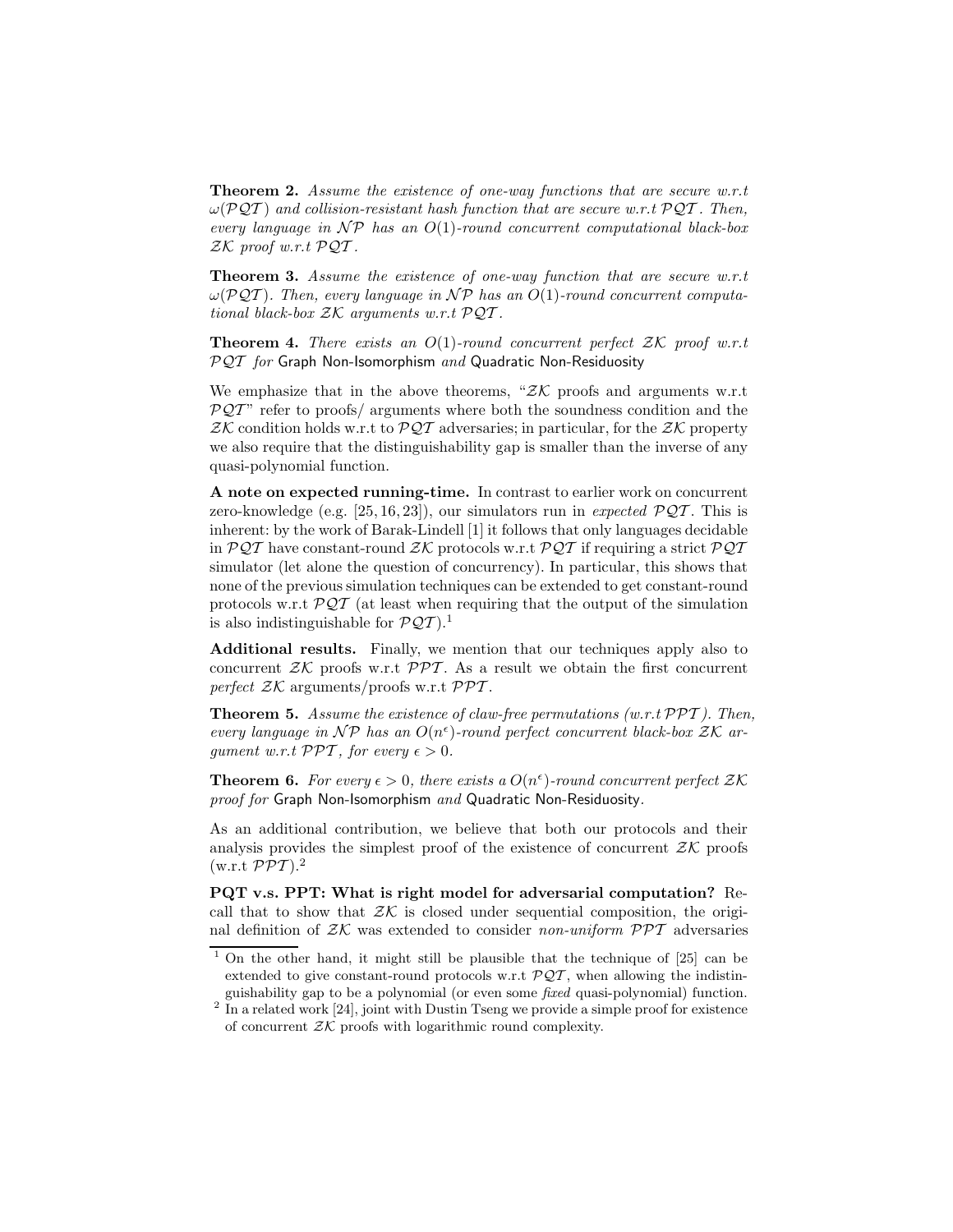[13]—in other words, in the context of  $\mathcal{ZK}$  the notion of non-uniform  $\mathcal{PPT}$  (for modeling adversaries) is more robust than simply  $\mathcal{PPT}$ . Additionally, security is guaranteed w.r.t a stronger class of adversaries. Of course, the extra price to pay is that all hardness assumptions now must hold also with respect to non-uniform  $PPT$ .

In this paper we show that by considering an even stronger class of adversaries namely  $PQT$ —we get a notion that is even more robust; in particular, it is now possible to get constant-round concurrent  $ZK$  protocols. Again, this requires us to rely on hardness assumptions against  $\mathcal{PQT}$ , but this seems like a weak strengthening of traditional hardness assumptions (especially since the known attacks on traditional conjectured hard functions require subexponential time).

A note on plausible deniability. The notion of  $ZK$  is traditionally associated with *plausible deniability*—i.e., that the interaction leaves "no trace" which the verifier can use later to convince that the interaction took place. Intuitively, this holds since the verifier could have executed the simulator (on its self) to generate its view of the interaction. We mention, however, that since the traditional definition of  $ZK$  allows the simulator to have an arbitrary (polynomial) overhead with respect to the verifier (who's view it is supposed to simulate), the deniability guarantee offered by traditional  $\mathcal{ZK}$  proofs is weak: consider for instance a verifier with a running-time of  $t = 2^{40}$  computational steps, and a simulator with running-time, say,  $t^3$ ; although  $2^{40}$  is very feasible,  $2^{120}$  seems like a stretch! The example is not hypothetic—the "tightest" concurrent  $ZK$  protocols [16, 23] indeed have a running-time of  $t^2$  not counting the time need to emulate the verifier. Additionally, as demonstrated in [18], the traditional notion of  $\mathcal{Z} \mathcal{K}$ does not guarantee that the running-time of the simulator is (even polynomially) related to the running-time of the verifier in the view it is outputting, but rather the worst-case running-time of the verifier; this makes deniability even harder to argue.<sup>3</sup>

Nevertheless, in this respect,  $ZK$  w.r.t  $PQT$  provides even worse guarantees (as the overhead is now allowed to be quasi-polynomial).

### 1.2 Our techniques

The concurrent  $ZK$  protocols of Richardson and Kilian (RK) [25], Kilian and Petrank (KP) [16] and Prabhakaran, Rosen and Sahai(PRS) [23] rely on the same principal idea: provide the simulator with multiple possibilities (called "slots") to rewind the verifier. If a rewinding is successful, the simulator obtains a trapdoor that allows it to complete the execution that has been rewound. The RK simulator is "adaptive" and dynamically decides when and where to rewind, while making sure there are not too many recursive rewinding (which would result in a large running-time). On a high-level this is done by recursively

<sup>&</sup>lt;sup>3</sup> In a recent work [19], joint with Pandey, Sahai and Tseng we also show how to obtain precise concurrent  $ZK$  proofs. Precise zero knowledge guarantees that the view of any verifier V can be simulated in time closely related to the actual (as opposed to the worst-case) time spent by  $V$  in the generated view.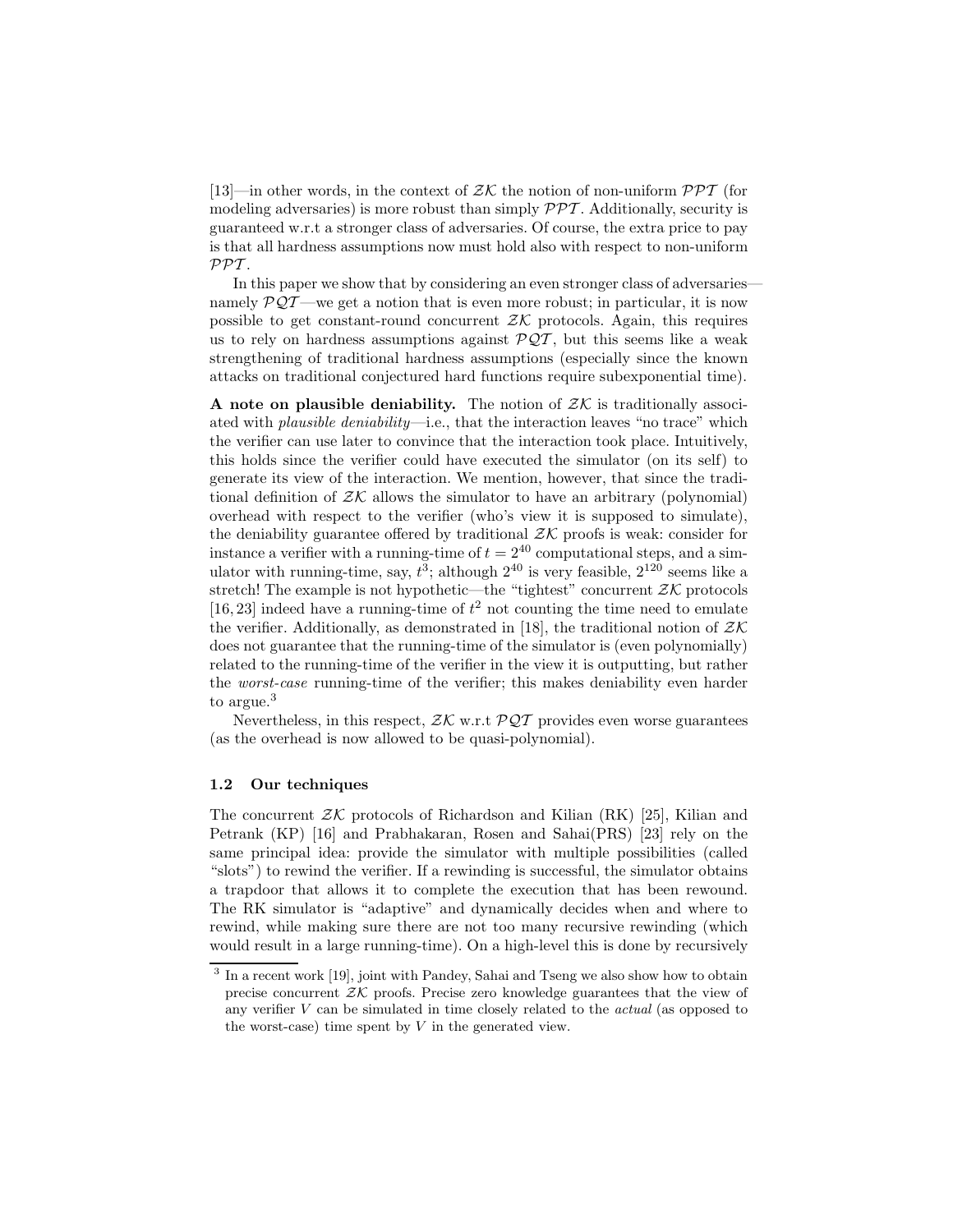invoking the simulator, but ensuring that the number of levels of the recursion stays small (in fact, constant). On the other hand the KP (and PRS) simulator is "oblivious"; the simulator has a fixed rewinding scheduling, thereby ensuring a fixed (and bounded) running-time. The core of the argument is then to show that every execution has a slot that is rewound at least once.

Our approach is based on the approach taken by RK. As RK, we consider an adaptive simulator that makes recursive calls to itself, while ensuring that the depth of the recursion stays small. Our actual simulation procedure is, however, quite different. On a high-level, our approach will perform a straight-line simulation until a "good" slot has been found, and then continue rewinding that slot until a trapdoor has been found. Thus, in contrast to the previous approach, we can not bound the worst-case running-time of our simulator, instead we are forced to bound the expected running-time of the simulator.

The benefit of our approach is that 1) it enables us to achieve perfect simulation, and 2) our analysis works no matter how many slots we have and what the depth of recursion is. In fact, we can achieve both of these properties while still guaranteeing the same expected running-time as RK—namely  $O(m^{O(\log_r m)})$ , where r is the number of slots. As a consequence, when applied to constant-round protocols (and considering a logarithmic recursive depth) we get a quasi-polynomial running time. As already mentioned, for this application, it is inherent to have an expected quasi-polynomial running-time.

#### 1.3 Open questions

We have demonstrated that constant-round concurrent  $Z\mathcal{K}$  is possible w.r.t  $PQT$  adversaries. Our protocol currently uses 10 communication rounds<sup>4</sup>. A natural open question is to either improve the round-complexity or to strengthen the 4-round lower bound of [17]. Another question is to investigate the possibility of using an even weaker (but still super-polynomial) model of computation. Rosen [26] shows that only languages in probabilistic sub quasi-polynomial time have 7-round concurrent black-box zero-knowledge arguments when adversaries are modelled as probabilistic sub quasi-polynomial time machines; thus, such protocols would require more than 7-rounds.

#### 1.4 Organization

Definitions are found in Section 2. The proof of main theorem is contained in Sections 3 and 4. We give proof sketches for the remaining theorems in Section 5.

# 2 Definitions and Notations

We assume familiarity with the basic notions of an Interactive Turing Machine (ITM for brevity) and a protocol (in essence a pair of ITMs. Briefly, a protocol

<sup>4</sup> To obtain a 10 round protocol, we require non-interactive commitment schemes, which can be constructed from one-way-permutations. If we assume only existence of one-way functions, we get a 11-round protocol.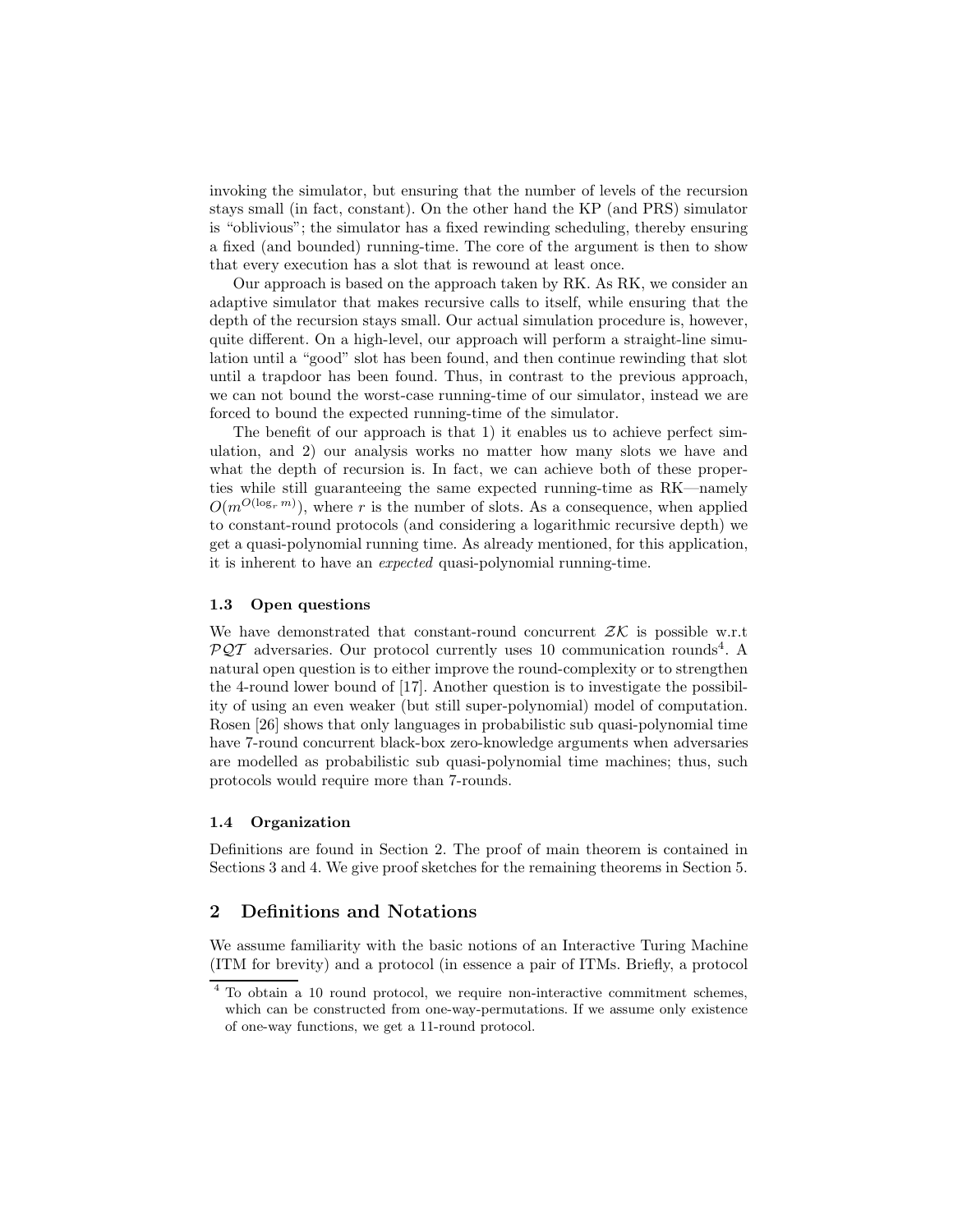is pair of ITMs computing in turns. A round ends with the active machine either halting - in which case the protocol halts - or by sending a message  $m$  to the other machine, which becomes active with  $m$  as a special input. We let  $C$  denote any class of functions.

#### 2.1 Interactive Proofs and Arguments

Given a pair of interactive Turing machines, P and V, we denote by  $\langle P, V \rangle (x)$ the random variable representing the  $(local)$  output of V when interacting with machine  $P$  on common input  $x$ , when the random input to each machine is uniformly and independently chosen.

Definition 1  $(T(\cdot)$ -sound Interactive Proof System) A pair of interactive machines  $\langle P, V \rangle$  is called  $T(\cdot)$ -sound interactive proof system for a language L if machine  $V$  is polynomial-time and the following two conditions hold :

- Completeness: For every  $x \in L$ ,  $Pr[\langle P, V \rangle(x) = 1] = 1$
- Soundness: For every  $x \notin L$ , and every interactive machine B,  $\Pr\left[ \langle B, V \rangle (x) = 1 \right] \leq \frac{1}{T(|x|)}$

In case that the soundness condition holds only with respect to a  $T(n)$ -bounded prover, the pair  $\langle P, V \rangle$  is called an  $T(\cdot)$ -sound interactive argument.

 $\langle P, V \rangle$  is an interactive proofs (interactive argument) w.r.t. C if for all  $T(\cdot) \in \mathcal{C}$ the protocol is a  $T(\cdot)$ -sound interactive proof  $(T(\cdot)$ -sound interactive argument).

#### 2.2 Indistinguishability

We rely on a generalization of the notion of indistinguishability [27], which considers  $T(n)$ -bounded distinguishers and require the indistinguishability gap to be smaller than  $\frac{1}{\text{poly}(T(n))}$ .

**Definition 2 (Strong T(.)-indistinguishability[21])** Let X and Y be countable sets. Two ensembles  $\{A_{x,y}\}_{x\in X,y\in Y}$  and  $\{B_{x,y}\}_{x\in X,y\in Y}$  are said to be indistinguishable in time  $T(\cdot)$  over  $x \in X$ , if for every probabilistic "distinguishing" algorithm D with running time  $T(\cdot)$  in its first input, and every  $x \in X, y \in Y$  it holds that:

$$
|\Pr[a \leftarrow A_{x,y} : D(x,y,a) = 1] - \Pr[b \leftarrow B_{x,y} : D(x,y,b) = 1]| < \frac{1}{poly(T(|x|))}
$$

**Definition 3 (Computational indistinguishability w.r.t C)** Let X and Y be countable sets. Two ensembles  $\{A_{x,y}\}_{x\in X,y\in Y}$  and  $\{B_{x,y}\}_{x\in X,y\in Y}$  are said to be indistinguishable w.r.t C over  $x \in X$ , if A, B are  $q(\cdot)$ -indistinguishable for every function  $q(\cdot) \in \mathcal{C}$ .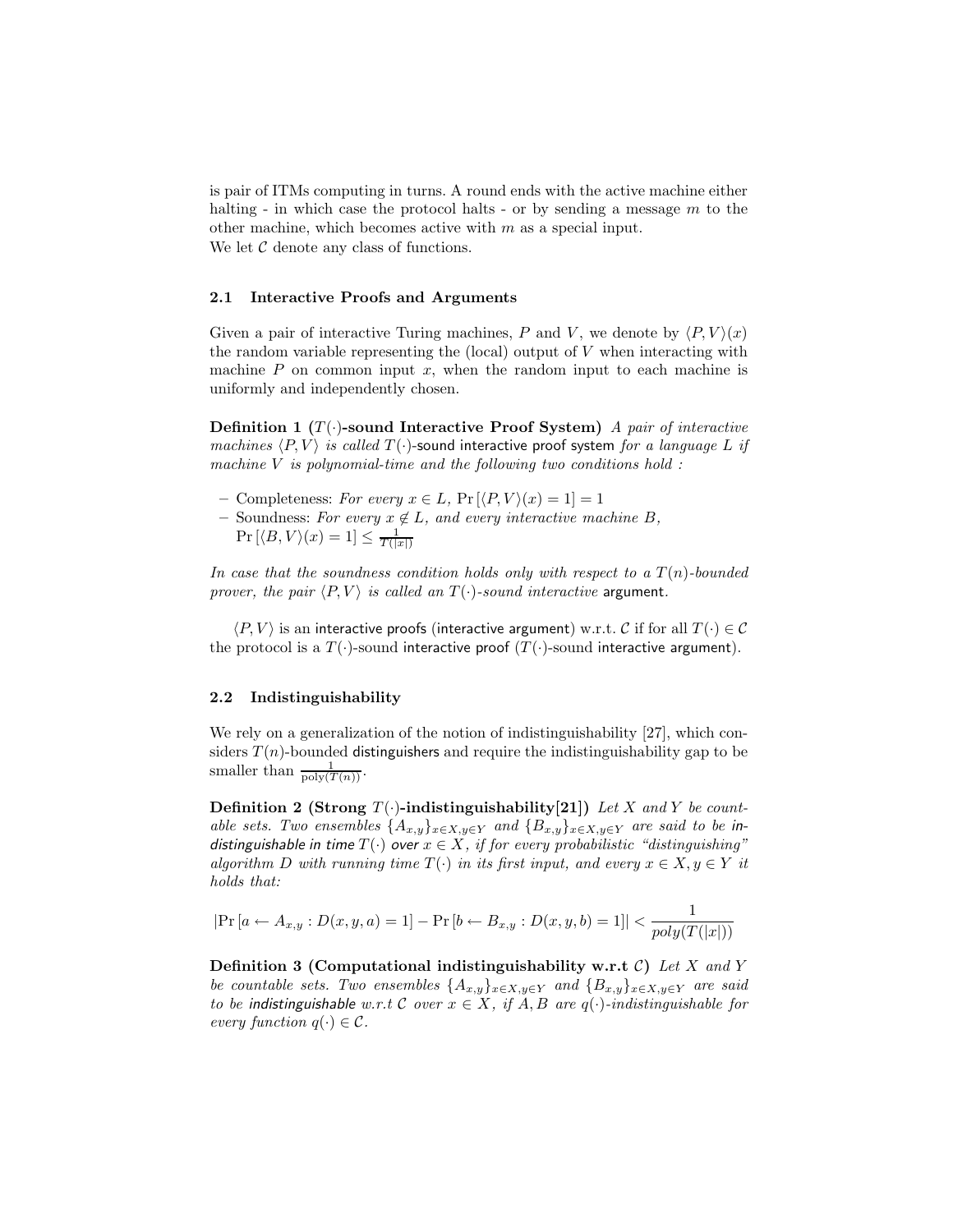#### 2.3 Witness Indistinguishability

An interactive proof is said to be *witness indistinguishable*  $(\mathcal{W} \mathcal{I})$  if the verifier's view is "computationally independent" of the witness used by the prover for proving the statement—i.e. the view of the Verifier in the interaction with a prover using witness  $w_1$  or  $w_2$  for two different witnesses are indistinguishable.

**Definition 4 (Witness-indistinguishability w.r.t C)** Let  $\langle P, V \rangle$  be an interactive proof system for a language  $L \in \mathcal{NP}$ . We say that  $\langle P, V \rangle$  is C-witnessindistinguishable for  $R_L$ , if for every probabilistic polynomial-time interactive machine  $V^*$  and for every two sequences  $\{w_x^1\}_{x \in L}$  and  $\{w_x^2\}_{x \in L}$ , such that  $w_x^1, w_x^2 \in R_L(x)$  for every  $x \in L$ , the probability ensembles  $\{\text{VIEW}_2[P(x, w_x^1) \leftrightarrow w_x^2] \}$  $V^*(x, z)]\}_{x \in L, z \in \{0,1\}^*}$  and  $\{\text{VIEW}_2[P(x, w_x^2) \leftrightarrow V^*(x, z)]\}_{x \in L, z \in \{0,1\}^*}$  are computationally indistinguishable w.r.t  $\mathcal C$  over  $x \in L$ .

We say that the proof system is perfectly witness indistinguishable (Perfect- $W\mathcal{I}$ ) if the corresponding views are identically distributed.

#### 2.4 Black-box concurrent zero-knowledge

Let  $\langle P, V \rangle$  be an interactive proof for a language L. Consider a concurrent adversary verifier  $V^*$  that, given an input instance  $x \in L$  interacts with m independent copies of P concurrently, without any restrictions over the scheduling of the messages in the different interactions with P. Let  $\big\{\text{VIEW}_2[P(x, y) \leftrightarrow$  $V^*(x, z)$ ] $\}_{x \in L, w \in R_L(x), z \in \{0,1\}^*}$  denote the random variable describing the view of the adversary  $V^*$  on common input x and auxiliary input z, in an interaction with P.

Definition 5 (Black-box concurrent zero-knowledge w.r.t  $\mathcal{C}$ :) Let  $\langle P, V \rangle$ be an interactive proof system for a language L. We say that  $\langle P, V \rangle$  is black-box concurrent zero-knowledge w.r.t C if for every functions  $q, m \in \mathcal{C}$ , there exists a probabilistic algorithm  $S_{q,m}$ , such that for every concurrent non-uniform adversary  $V^*$  that on common input x and auxiliary input z has a running-time bounded by  $q(|x|)$  and opens up  $m(|x|)$  executions,  $S_{q,m}(x, z)$  runs in time polynomial in |x|. Furthermore, the ensembles  $\{S_{q,m}(x,z)\}\$  $x \in L, w \in R_L(x), z \in \{0,1\}^*$  and

 $\left\{\text{VIEW}_2[P(x,y) \leftrightarrow V^*(x,z)]\right\}_{x \in L, w \in R_L(x), z \in \{0,1\}^*}$  are computationally indistinquishable w.r.t C over  $x \in L$ .

#### 2.5 Other primitives

We informally define the other primitives we use in the construction of our protocols.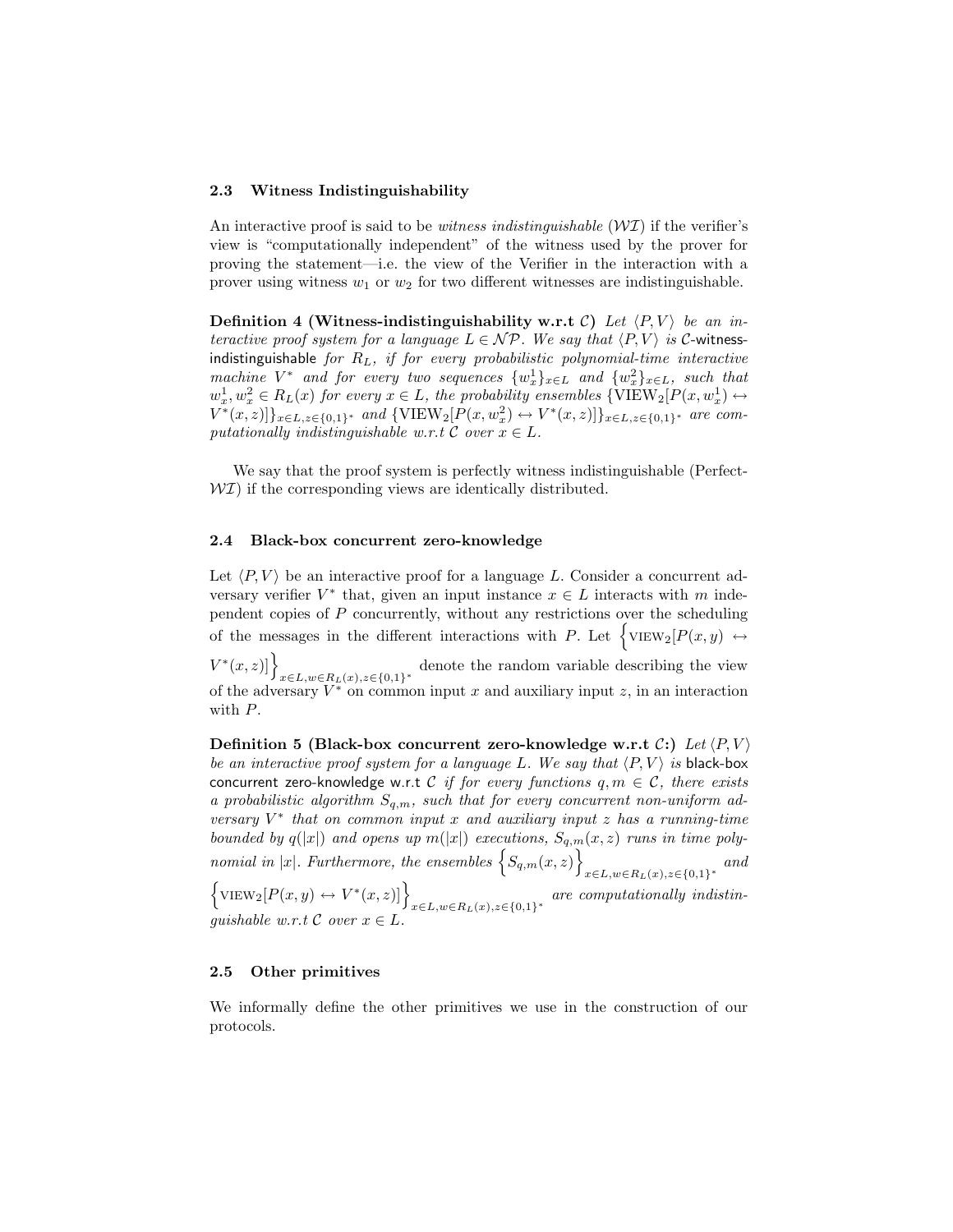- Special-sound proofs: A 3-round public-coin interactive proof for the language  $L \in \mathcal{NP}$  with witness relation  $R_L$  is special-sound with respect to  $R_L$ , if for any two transcripts  $(\alpha, \beta, \gamma)$  and  $(\alpha', \beta', \gamma')$  such that the initial messages  $\alpha, \alpha'$  are the same but the challenges  $\beta, \beta'$  are different, there is a deterministic procedure to extract the witness from the two transcripts that runs in polynomial time. Special-sound  $\mathcal{W} \mathcal{I}$  proofs for languages in  $\mathcal{NP}$  can be based on the existence of non-interactive commitment schemes, which in turn can be based on one-way permutations. Assuming only one-way functions, 4-round special-sound  $\mathcal{W} \mathcal{I}$  proofs for NP exists<sup>5</sup>. For simplicity, we use 3-round special-sound proofs in our protocol though our proof works also with 4-round proofs.
- **Proofs of knowledge:** Informally an interactive proof is a proof of knowledge if the prover convinces the verifier not only of the validity of a statement, but also that it possesses a witness for the statement. If we consider computationally bounded provers, we only get a "computationally convincing" notion of a proof of knowledge (a.k.a arguments of knowledge)

#### 3 Our Protocol and Simulator

### 3.1 Description of the protocol

Our concurrent  $ZK$  protocol (also used in [24]) is a slight variant of the precise  $ZK$  protocol of [20], which in turn is a modification of the Feige-Shamir protocol [10]. The protocol proceeds in the following two stages, on a common input statement  $x \in \{0,1\}^*$  and security parameter n,

- 1. In Stage 1, the Verifier picks two random strings  $s_1, s_2 \in \{0, 1\}^n$ , and sends their image  $c_1 = f(r_1)$ ,  $c_2 = f(r_2)$  through a one-way function f to the Prover. The Verifier sends  $\alpha_1, \ldots, \alpha_r$ , the first messages of r invocations of a  $\mathcal{W} \mathcal{I}$  special-sound proof of the fact that  $c_1$  and  $c_2$  have been constructed properly (i.e., that they are in the image set of  $f$ ). This is followed by  $r$ iterations so that in the  $j<sup>th</sup>$  iteration, the Prover sends  $\beta_j \leftarrow \{0,1\}^{n^2}$ , a random second message for the  $j<sup>th</sup>$  proof and the Verifier sends the third message  $\gamma_j$  for the  $j^{th}$  proof.
- 2. In Stage 2, the Prover provides a WI proof of knowledge of the fact that either  $x$  is in the language, or (at least) one of  $c_1$  and  $c_2$  are in the image set of f.

More precisely, let  $f: \{0,1\}^n \to \{0,1\}^n$  be a one-way function and let the witness relation  $R_{L'}$ , where  $((x_1, x_2), (y_1, y_2)) \in R_{L'}$  if  $f(x_1) = y_1$  or  $f(x_2) = y_2$ , characterize the language L'. Let the language  $L \in \mathcal{NP}$ . Protocol ConcZKArg for proving that  $x \in L$  is depicted in Figure 1.

The soundness and the completeness of the protocol follows directly from the proof of Feige and Shamir [10]; in fact, the protocol is an instantiation of theirs.

<sup>5</sup> A 4-round protocol is special sound if a witness can be extracted from any two transcripts  $(\tau, \alpha, \beta, \gamma)$  and  $(\tau', \alpha', \beta', \gamma')$  such that  $\tau = \tau, \alpha = \alpha'$  and  $\beta \neq \beta'$ .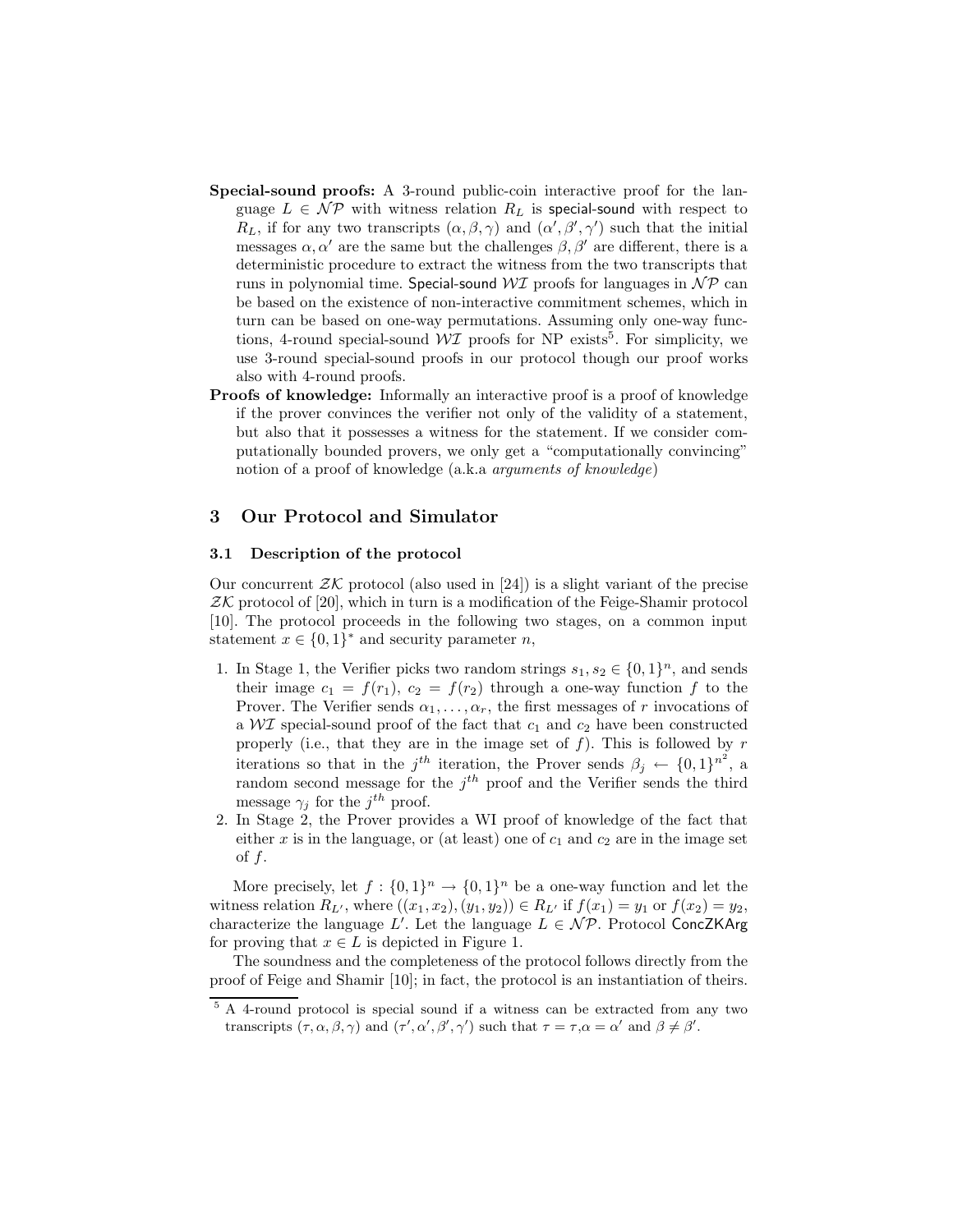(Intuitively, to cheat in the protocol a prover must "know" an inverse to either  $c_1$  or  $c_2$ , which requires inverting the one-way function  $f$ .).

PROTOCOL CONCZKARG

**Common Input:** an instance x of a language L with witness relation  $R_L$ . Auxiliary Input for Prover: a witness w, such that  $(x, w) \in R_L(x)$ . Stage 1: V uniformly chooses  $r_1, r_2 \in \{0, 1\}^n$ .  $V \to P: c_1 = f(r_1), c_2 = f(r_2)$ . r first messages  $\alpha_1, \ldots, \alpha_r$  for WI special-sound proof of the statement. (called the start message) either there exists a value  $r_1$  s.t  $c_1 = f(r_1)$ or there exists a value  $r_2$  s.t  $c_2 = f(r_2)$ The proof of knowledge is with respect to the witness relation  $R'_L$ For  $j = 1$  to r do  $P \rightarrow V$ : Second message  $\beta_j \leftarrow \{0,1\}^{n^2}$  for  $j^{th} \ W\mathcal{I}$  special-sound proof. (called the opening of slot  $j$ )  $V \to P$ : Third message  $\gamma_j$  for  $j^{th} W\mathcal{I}$  special-sound proof. (called the closing of slot  $j$ ) Stage 2:  $P \leftrightarrow V:$  a perfect- $\mathcal{W} \mathcal{I}$  argument of knowledge of the statement *either* there exists values  $r'_1, r'_2$  s.t either  $c_1 = f(r'_1)$  or  $c_2 = f(r'_2)$ . or  $x \in L$ The argument of knowledge is with respect to the witness relation  $R_{L \vee L'}(c_1, c_2, x) = \{ (r'_1, r'_2, w) | (r'_1, r'_2) \in R_{L'}(c_1, c_2) \vee w \in R_L(x) \}.$ 

**Fig. 1.** Concurrent Perfect  $ZK$  argument for  $\mathcal{NP}$ 

### 3.2 Description of the simulator

On a very high-level the simulation follows that of Feige and Shamir [10]: the simulator will attempt to rewind one of the special-sound proofs—each such proof, i.e. the challenge( $\beta$ ) and the response( $\gamma$ ) is called a slot. If the simulator gets two accepting proof transcripts, the special-soundness property allows the simulator to extract a "fake" witness  $r_i$  such that  $c_i = f(r_i)$ . This witness can later be used in the second phase of the protocol. We call an execution "solved" if a witness is extracted. More precisely, our simulation is defined recursively in the following manner.

On the recursive level  $\ell$ , the simulator feeds random Stage 1 messages to  $V^*$  (Step 3). Whenever a slot s closes, S decides whether or not to rewind s depending on the number of new executions that started between the opening and the closing of s. If the number of executions is "small" (where small is defined based on the level  $\ell$ ), S begins rewinding the slot, i.e. S sends a new challenge  $\beta$  for slot s and recursively invokes itself on recursive level  $\ell + 1$ , and continues executing until one of the following happens: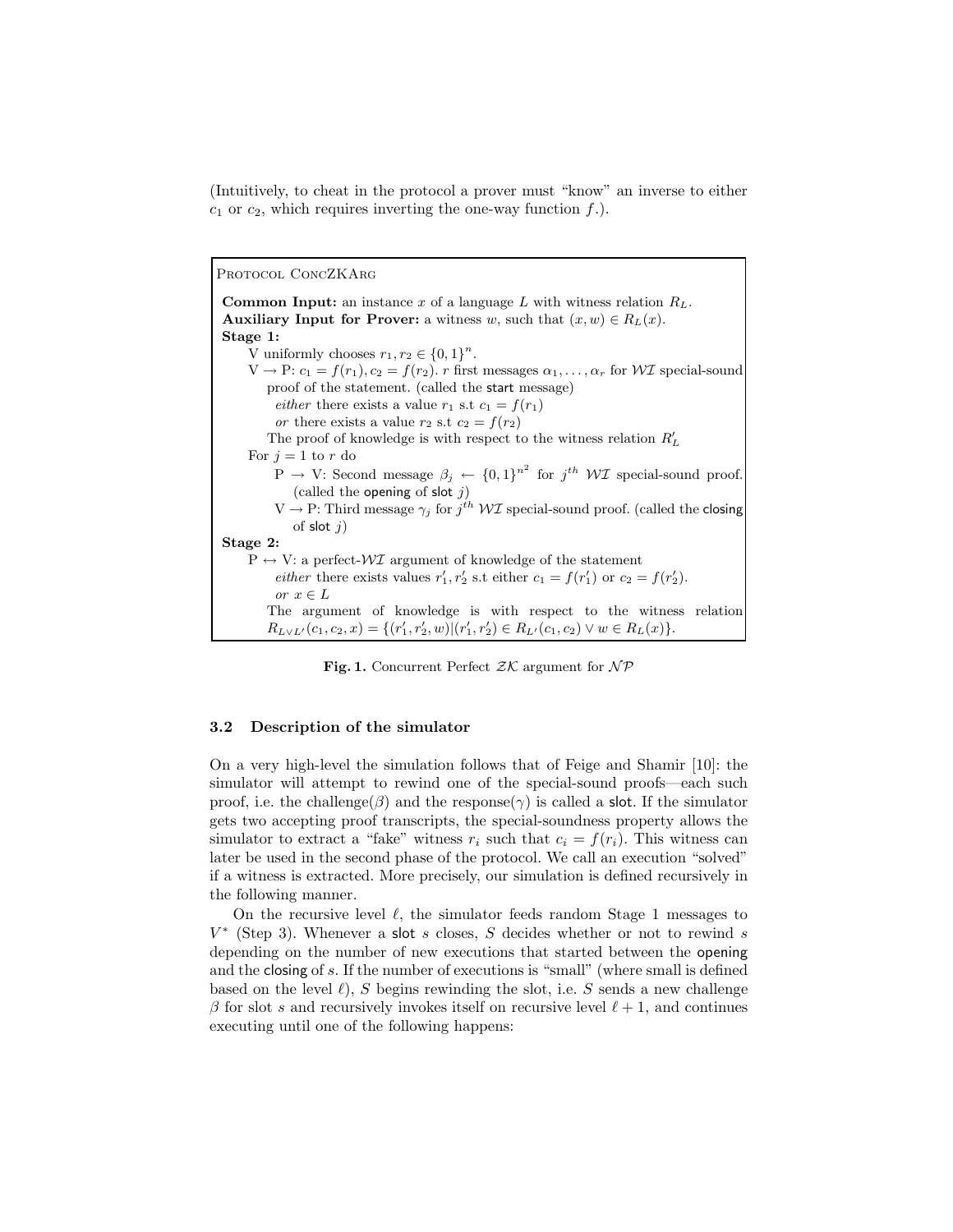- 1. S is "stuck" at Stage 2 of an unsolved execution that started at level  $\ell + 1$ : S halts and outputs fail.
- 2. The closing message  $\gamma$  for slot s occurs: S extracts a "fake" witness using the special-sound property and continues its simulation (on level  $\ell$ ).
- 3.  $V^*$  aborts or starts "too many" executions: S restarts its rewinding using a new challenge  $\beta$  for s. We show that S in expectation restarts  $O(1)$  times because of this. (Intuitively this follows since during the execution at level  $\ell$ , S only starts rewinding if  $V^*$  did not abort and only opened a "small" number of executions).
- 4. S gets "stuck" at Stage 2 of an unsolved execution that started at level  $\ell$ : Again, S restarts its rewinding. We show that this case can happen at most  $m-1$  times, where m is the total number of executions.
- 5. S gets "stuck" at Stage 2 of an unsolved execution that started at level  $l' < l$ : S returns the view to level  $\ell'$ .

In the unlikely event that S asks the same challenge  $\beta$  twice, S performs a brute-force search for the witness. Furthermore, to simplify the analysis of the running-time, the simulation is cut-off if it runs "too long" and  $S$  extracts witnesses for each execution using brute-force search.

The basic idea behind the simulation is similar to [25]: if we define "small" appropriately we can ensure that some slot of every execution is rewound and the expected running time is bounded. A first approach would be to ensure that at recursive level l at most  $\frac{m}{r^{\ell}}$  executions start, and define "small" to be  $\frac{m}{r^{\ell+1}}$ , where  $m$  is the number of executions and  $r$  is the number of slots. Then, for every execution that started at level  $\ell$  and completed r slots, S is guaranteed to rewind at least one slot. Furthermore, if we show that the expected number of rewindings of each slot is  $O(m)$ , then the expected running time of the simulator is at most  $poly(m^{\log_r m})$ ; letting  $r = 2$ , the running time becomes  $poly(m^{\log_2 m})$ . However, to make sure that the simulator does not output fail, our analysis requires the simulator to be able to rewind at least two slots—in fact, we require that once the simulator reaches the last slot, it has already performed one rewinding. To ensure this, we make sure that at level  $\ell$ , there are at most  $\frac{m}{(r-1)^{\ell}}$  executions and define "small" to be  $\frac{m}{(r-1)^{\ell+1}}$ ; now letting  $r=3$  we get a running-time of  $poly(m^{\log_r m})$ .

A formal description of our simulator can be found in Figure 4.2. We rely on the following notation.

- $d = \lceil log_{r-1} m \rceil$  will denote the maximum depth of recursion.
- slot  $(i, j)$  will denote slot j of execution i.
- $-$  A partial view h is defined to be good w.r.t  $(s, l)$ , if in h,  $V^*$  does not abort on s and does not open more that  $(r-1)^{d-l}$  new executions after the opening of the s.
- $-$  W is a repository that stores the witness for each execution. The update W command extracts a witness from two transcripts of a slot (using the specialsound property). If the two transcripts are identical (i.e. the openings of the slot are the same), the simulator performs a brute-force search to extract a "fake" witness  $r_i$  s.t.  $c_i = f(r_i)$  for  $i \in \{1, 2\}$ .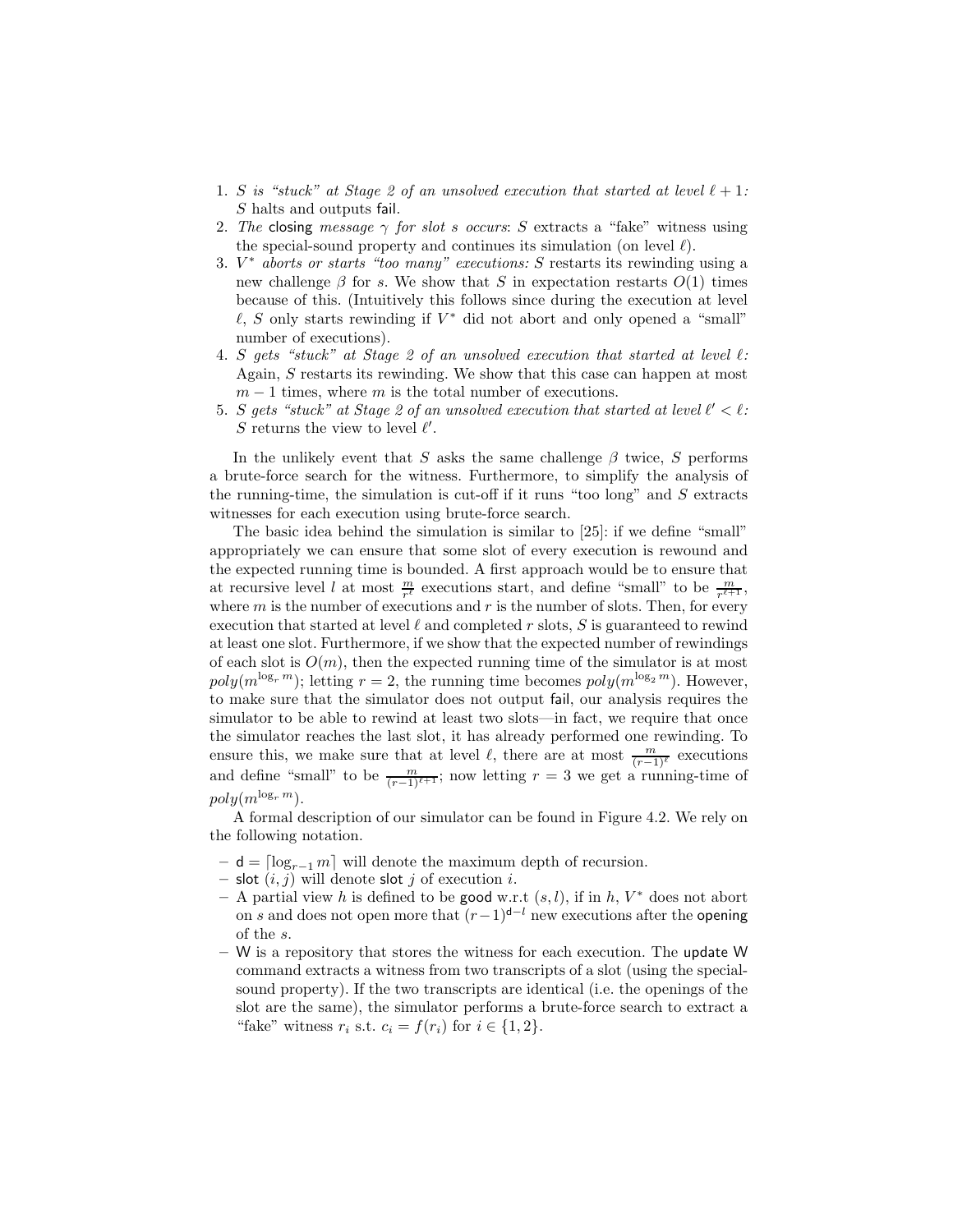– R is a repository that stores the transcripts of slots of unsolved executions. Transcripts are stored in R when the simulator gets stuck in a rewinding (cases 4 and 5 mentioned in the high-level description).

# 4 Analysis of the Simulator

To prove correctness of the simulator, we show that the output of the simulator is correctly distributed and its expected running-time is bounded. We first prove in Claim 1 that the simulator never outputs fail. Using Claim 1, we show in Proposition 1 that the output distribution of the simulator is correct. In Proposition 2, we show that the expected running time of the simulation is at most  $poly(m^d r^d)$ . Throughout this proof we assume without loss of generality the adversary verifier  $V^*$  is deterministic (as it can always get its random coins as part of the auxiliary input).

#### 4.1 Simulation never fails

**Claim 1** For every  $x \in L$ ,  $S^{V^*}(x, z)$  never outputs fail.

**Proof:** Recall that  $S^{V^*}(x, z)$  outputs fail only if  $SOLVE_d^{V^*}$  $\int_{d}^{V^{+}}(x,0,,,)$  outputs fail. Furthermore, SOLVE outputs fail at recursive level ℓ only if it reaches Stage 2 of an unsolved execution that started at level  $\ell$  (i.e. only in Step 3 of SOLVE). Note that at recursive level  $\ell$ , at most  $(r-1)^{d-\ell}$  executions are opened up. Hence, for all executions that start and complete  $r - 1$  slots at level  $\ell$ , there is some slot, inside which have fewer than  $(r-1)^{d-(\ell+1)}$  executions opened; SOLVE must have rewound that slot "completely"—i.e. executed Step 5.d to obtain m good views without returning to a lower recursive level. Below, we show that whenever SOLVE rewinds a slot completely a witness is extracted and thus the proof of the claim follows.

Assume for contradiction that SOLVE fails to extract a witness after rewinding a particular slot. Let level  $\ell$  and slot j of execution i be the first time this happens. This means at the end of Step 5.d, m good views are obtained and none of them contained a second transcript for slot  $j$ . Furthermore, in each such view, SOLVE got stuck only on unsolved executions that started at level  $\ell$  (since otherwise SOLVE would have returned the view to the lower level). We now show that SOLVE can get stuck on the (at most  $m-1$ ) other executions that started on level  $\ell$  at most once; this contradicts the fact that m good views were obtained.

For every execution i' that SOLVE gets stuck on, both the opening and the closing of the last slot occurs inside the rewinding of slot  $(i, j)$ ; otherwise, SOLVE would have rewound one of the  $r - 1$  slots that occurred before the opening of slot  $(i, j)$  and by our assumption that  $l, i, j$  was the first "failed" slot, extracted a witness. Furthermore, the transcript of this slot enables SOLVE to never get stuck on execution  $i'$  again, since next time the last slot of execution  $i'$  closes a witness for that execution will be extracted. $\blacksquare$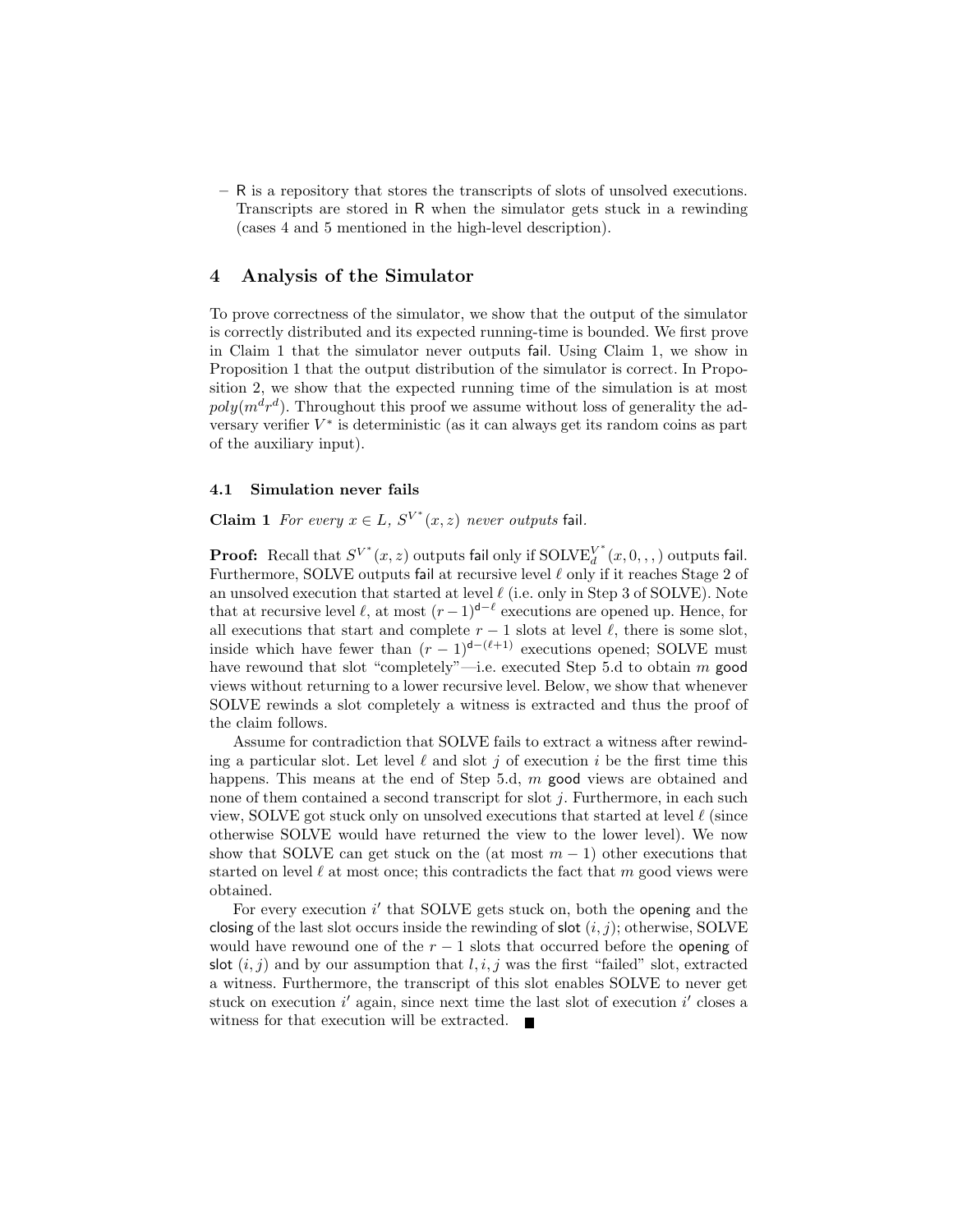# 4.2 Indistinguishability of the simulation

**Proposition 1** The ensembles  $\{\text{VIEW}_2[P(x, w) \leftrightarrow V^*(x, z)]\}_{x \in L, w \in R_L(x), z \in \{0,1\}^*}$ and  $\{S^{V^*}(x,z)\}_{x\in L, w\in R_L(x), z\in\{0,1\}^*}$  are identical.

| $\text{SOLVE}_{d}^{V^*}(x, \ell, h_{initial}, s, \mathsf{W}, \mathsf{R})$ :                                                                                                                                                                                                                                                                                                                                               |
|---------------------------------------------------------------------------------------------------------------------------------------------------------------------------------------------------------------------------------------------------------------------------------------------------------------------------------------------------------------------------------------------------------------------------|
| Let $h \leftarrow h_{initial}$ .                                                                                                                                                                                                                                                                                                                                                                                          |
| Repeat forever:                                                                                                                                                                                                                                                                                                                                                                                                           |
| 1. If $v$ is a Stage 2 verifier message of some execution, continue.<br>2. If $V^*$ aborts or the number of executions that started after $h_{initial}$ in h exceeds<br>$(r-1)^{d-\ell}$ , return h.<br>3. If the next scheduled message is a Stage $2$ prover message for execution $i$ and<br>$W(i) \neq \bot$ , then use $W(i)$ to complete the $W\mathcal{I}$ proof of knowledge; if $W(i) = \bot$ and                |
| start message of execution $i$ is in $h_{initial}$ return $h$ , otherwise halt with output fail.<br>4. If the next scheduled message is a Stage 1 prover message for slot $s'$ , pick a random<br>message $\beta \leftarrow \{0,1\}^{n^2}$ . Append $\beta$ to h. Let $v \leftarrow V^*(h)$ .                                                                                                                             |
| 5. Otherwise, if v is the closing message for $s' =$ slot $(i', j')$ , then update W with v<br>(using R) and proceed as follows.<br>(a) If $s = s'$ , then return h.                                                                                                                                                                                                                                                      |
| (b) Otherwise, if execution $i'$ starts in $h_{initial}$ , then return h.                                                                                                                                                                                                                                                                                                                                                 |
| (c) Otherwise, if $W(i') \neq \perp$ or the number of executions started inside s' exceeds                                                                                                                                                                                                                                                                                                                                |
| $(r-1)^{d-(\ell+1)}$ , then continue.                                                                                                                                                                                                                                                                                                                                                                                     |
| (d) Otherwise, let $h'$ be the prefix of the history h where the prover message for                                                                                                                                                                                                                                                                                                                                       |
| s' is generated. Set $R' \leftarrow \phi$ .                                                                                                                                                                                                                                                                                                                                                                               |
|                                                                                                                                                                                                                                                                                                                                                                                                                           |
| Repeat $m$ times:                                                                                                                                                                                                                                                                                                                                                                                                         |
| i. Repeat $h^* \leftarrow \text{SOLVE}_{d}^{V^*}(x, \ell+1, h', s', \mathsf{W}, \mathsf{R}')$ until $h^*$ is "good" w.r.t<br>$(s', \ell + 1).$                                                                                                                                                                                                                                                                            |
| ii. If $h^*$ contains an accepting proof transcript for slot $s'$ , extract witness for<br>execution i' from h and $h^*$ and update W.                                                                                                                                                                                                                                                                                    |
| iii. Otherwise, if the last message in $h^*$ is the closing message for the last slot<br>of an execution that started in $h_{initial}$ return $h^*$ .                                                                                                                                                                                                                                                                     |
| iv. Otherwise, add $h^*$ to R'.                                                                                                                                                                                                                                                                                                                                                                                           |
|                                                                                                                                                                                                                                                                                                                                                                                                                           |
| $S^{V^*}(x, z)$ :                                                                                                                                                                                                                                                                                                                                                                                                         |
| 1. Let $\mathsf{d} \leftarrow [\log_{r-1} m]$ . Run SOLV $\mathbb{E}_{d}^{V^*}(x,0,,\cdot,\cdot)$ and output whatever SOLVE out-<br>puts, with the following exception. If in the execution of $\mathrm{SOLVE}^{V^*}_{d}(x,0,,,,),$ it<br>queries $V^*$ more that $2^n$ times, proceed as follows: Let h denote the view reached<br>in the "main-line" simulation (i.e., in the top-level of the recursion). Continue the |

Fig. 2. Description of Simulator

a "fake" witness each time Stage  $2$  of an execution  $i$  is reached.

simulation in a "straight-line" fashion from  $h$  by using a brute-force search to find

**Proof:** Consider the following hybrid simulator  $\tilde{S}^{V^*}$  that receives the real witness w to the statement x.  $\widetilde{S}^{V^*}$  on input x,w, and z proceeds just like  $S^{V^*}$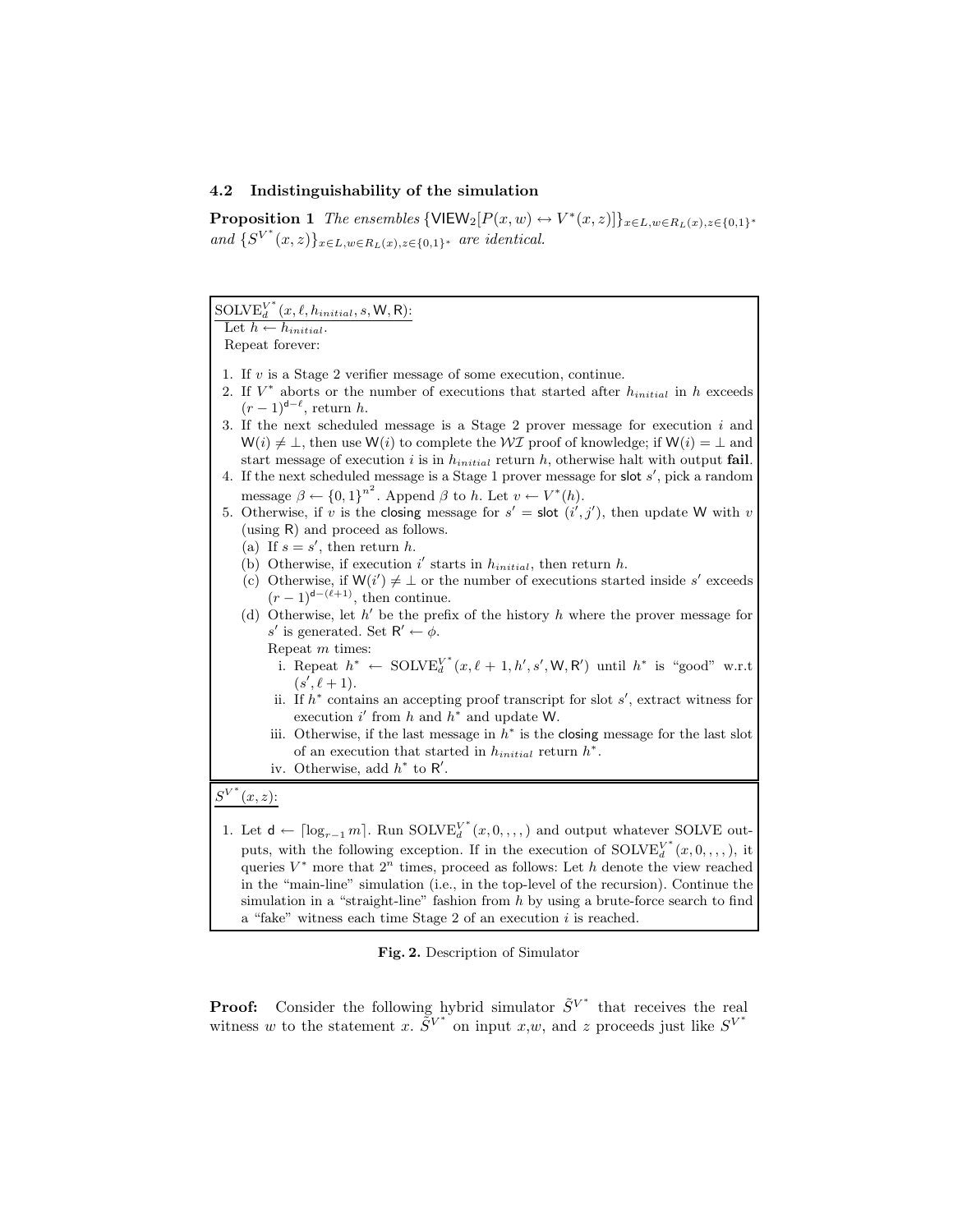in order to generate the prover messages in Stage 1, but proceeds as the honest prover using the witness  $w$  in order to generate messages in Stage 2 (instead of using the "fake" witness as  $S^{V^*}$  would have). Using the same proof as in Claim 1, we can show that  $\tilde{S}^{V^*}(x,(w,z))$  never outputs fail. Furthermore, as the prover messages in Stage 1 are chosen uniformly and  $\tilde{S}^{V^*}$  behaves like an honest prover in Stage 2. Therefore, we get:

**Claim 2** The ensembles  $\{VIEW_2[P(x,w) \leftrightarrow V^*(x,z)]\}_{x \in L, w \in R_L(x), z \in \{0,1\}^*}$  and  $\{\tilde{S}^{V^*}(x,(w,z))\}_{x \in L, w \in R_L(x), z \in \{0,1\}^*}$  are identical.

To show the proposition, it suffices to show that output distributions of  $\tilde{S}^{V^*}$  and  $S^{V^*}$  are identical. This follows from the perfect- $\mathcal{W}$ I property of Stage 2 of the protocols, since the only difference between the simulators  $\tilde{S}^{V^*}$  and  $S^{V^*}$  is the choice of witness used. For completeness, we provide a proof below.

**Claim 3** The ensemble  $\{\tilde{S}^{V^*}(x,(w,z))\}_{x \in L, w \in R_L(x), z \in \{0,1\}^*}$  is identical to  $\{S^{V^*}(x,z)\}_{x\in L, w\in R_L(x), z\in\{0,1\}^*}$ 

**Proof:** To prove the claim we will rely on the fact that the running time of the simulator is bounded. This holds since  $S$  stops executing SOLVE whenever it performs more than  $2^n$  queries and continues the simulation in a straightline fashion, extracting "fake" witnesses using brute-force search. Assume, for contradiction, that the claim is false, i.e. there exists a deterministic verifier  $V^*$ (we assume w.l.o.g that  $V^*$  is deterministic, as its random-tape can be fixed) such that the ensembles are not identical.

We consider several hybrid simulators,  $S_i$  for  $i = 0$  to N, where N is an upper-bound on the running time of the simulator.  $S_i$  receives the real witness w to the statement x and behaves exactly like  $S$ , with the exception that Stage 2 messages in the first i proofs are generated using the honest prover strategy (and the witness w). By construction,  $S_0 = \tilde{S}$  and  $S_N = S$ . Since, by assumption, the outputs of  $S_1$  and  $S_N$  are not identically distributed, there must exist some j such that the output of  $S_j$  and  $S_{j+1}$  are different. Furthermore, since  $S_j$  proceeds exactly as  $S_{j+1}$  in the first j executions, and also the same in Stage 1 of the  $j+1$ 'th execution, there exists a partial view v—which defines an instance  $x' \in$  $L \vee L'$  for Stage 2 of the j+1'th execution—such that outputs of  $S_j$  and  $S_{j+1}$  are not identical also conditioned on the event that  $S_j$  and  $S_{j+1}$  feed  $V^*$  the view v. Since the only only difference between the view of  $V^*$  in  $S_j$  and  $S_{j+1}$  is the choice of the witness used for the statement  $x'$  used in Stage 2 of the  $j + 1$ 'the execution, we contradict the perfect- $\mathcal{WI}$  property of Stage 2.

### 4.3 Running-time of S

We consider the hybrid simulator  $\tilde{S}^{V^*}$  constructed in proof of Proposition 1. It follows by the same proof as in Claim 3 that the running time distributions of  $S$ and  $S$  are identical. Therefore, it suffices to analyze the expected running time of  $\tilde{S}$ .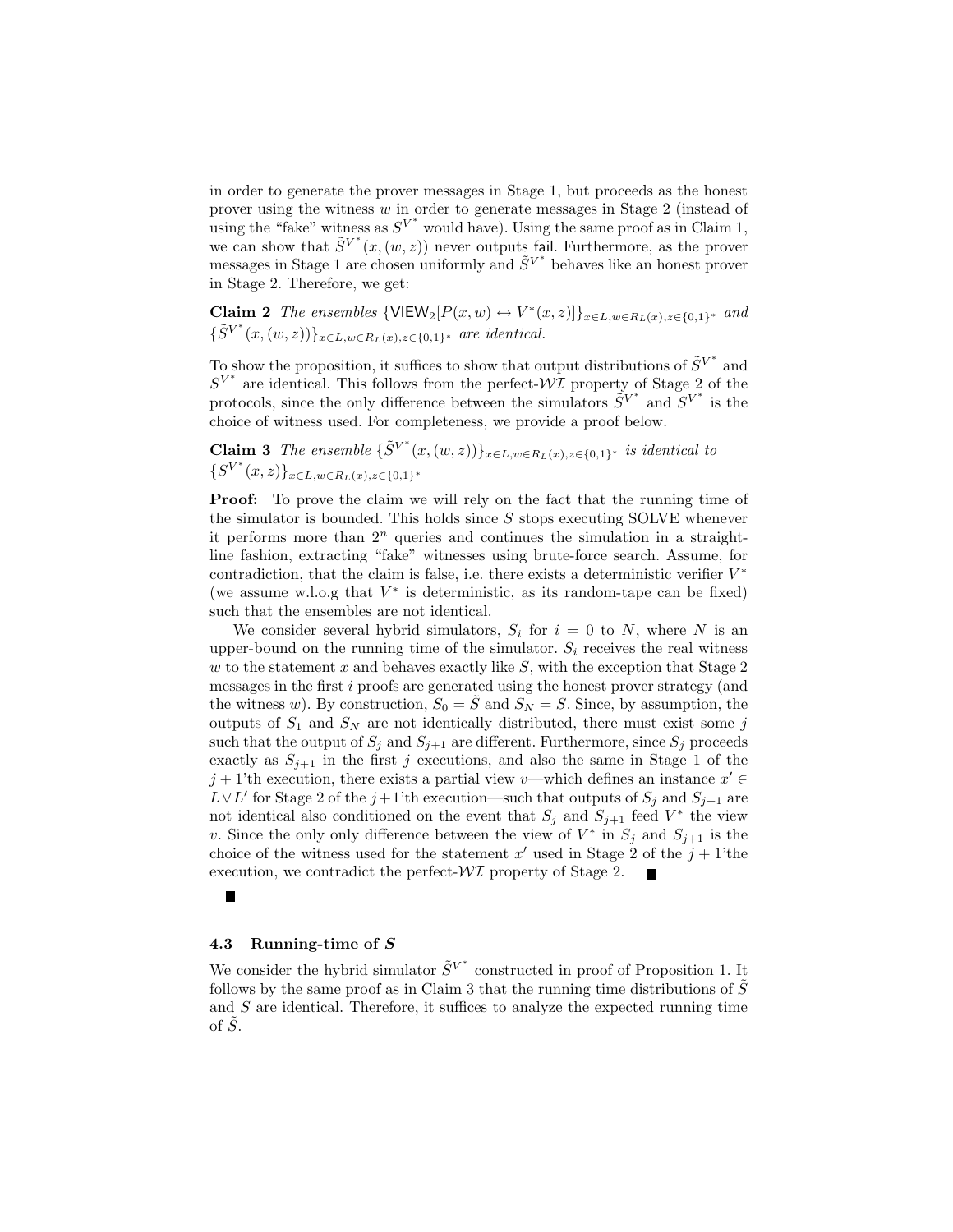**Proposition 2** For all  $x \in L$ ,  $z \in \{0, 1\}$ \*, and all  $V^*$  such that  $V^*(x, z)$  opens up at most m executions,  $E[\text{time}_{\tilde{S}^{V^*}(x,z)}] \leq poly(m^{\mathsf{d}} r^{\mathsf{d}})$ 

**Proof:** Recall that  $\tilde{S}^{V^*}(x, z)$  starts running SOLVE, but in the event that SOLVE uses more than  $2^n$  queries to  $V^*$ , it instead continues in a straight-line simulation using a brute-force search. By linearity of expectation, the expected running time of S is

 $poly(E[\# \text{ queries made to } V^* \text{ by SOLVE }])$  $+ E$ [time spent in straight-line simulation]

In Claim 4 below, we show that expected time spent in straight-line simulation is negligible. In Claim 5 we show that the expected number of queries made by  $SOLVE$  to  $V^*$  is at most  $m^{2(d+1-\ell)}(2r)^{d+1-\ell}$ . The proof of the proposition follows.

**Claim 4** The expected time spent by  $\tilde{S}^{V^*}$  in straight-line simulation is negligible.

**Proof:** The straight-line simulation takes at most  $poly(2^n)$  steps since it takes  $O(2^n)$  steps to extract a "fake" witness. Recall that, SOLVE runs the brute-force search only if it picks the same challenge  $(\beta)$  twice. Since, SOLVE is cut-off after  $2^n$  steps, it can pick at most  $2^n$  challenges. Therefore, by the union bound, the probability that it obtains the same challenge twice is at most  $\frac{2^n}{2^n^2}$ . Thus, the expected time spent by  $S^{V^*}$  in straight-line simulation is at most  $\frac{2^n}{2^{n^2}}poly(2^n)$ , which is negligible.  $\blacksquare$ 

Claim 5 For all  $x \in L, h, s, W, R, \ell \leq d$  such that  $SOLVE_d^{V^*}$  $d_d^V(x,\ell,h,s,\mathsf{W},\mathsf{R})$ never outputs fails,  $E[\text{# queries by } SOLVE_d^{\text{}}]$  $\int_{d}^{W^*}(x,\ell,h,s,{\sf W},{\sf R})] \leq m^{2(\mathsf{d}+1-\ell)}(2r)^{\mathsf{d}+1-\ell}$ 

**Proof:** We prove the claim by induction on  $\ell$ . To simplify notation let  $\alpha(\ell)$  =  $m^{2(d+1-\ell)}(2r)^{d+1-\ell}$ . When  $\ell = d$  the claim follows since SOLVE does not perform any recursive calls and the number of queries made by SOLVE can be at most the total number of messages, which is mr.

Assume the claim is true for  $\ell = \ell' + 1$ . We show that it holds also for  $\ell = \ell'$ . Consider some fixed  $x \in L$ , h, s, W, R such that  $\text{SOLVE}_{d}^{V^*}$  $_{d}^{V^*}(x, \ell', h, s, \mathsf{W}, \mathsf{R})$  never outputs fails. We show that

$$
E[\#\text{ queries by SOLVE}_{d}^{V^*}(x, \ell', h, s, \mathsf{W}, \mathsf{R})] \leq m^{2(d+1-\ell')} r^{d+1-\ell'}
$$

$$
= \alpha(\ell') = m^2(2r)\alpha(\ell'+1)
$$

Towards this goal we introduce some additional notation. Given a view  $\hat{h}$  extending the view h,

– Let  $q_{\hat{s}}^{\ell'}$  $\ell^{'}(\hat{h})$  denote the probability that the view  $\hat{h}$  occurs in the "main-line" execution of

 $\mathrm{SOLVE}_{d}^{V^*}$  $\int_{d}^{V^*}(x,\ell',h,s,\mathsf{W},\mathsf{R})$  (i.e., starting on level  $\ell$ ) and that slot  $\hat{s}$  opens immediately after  $\hat{h}$ .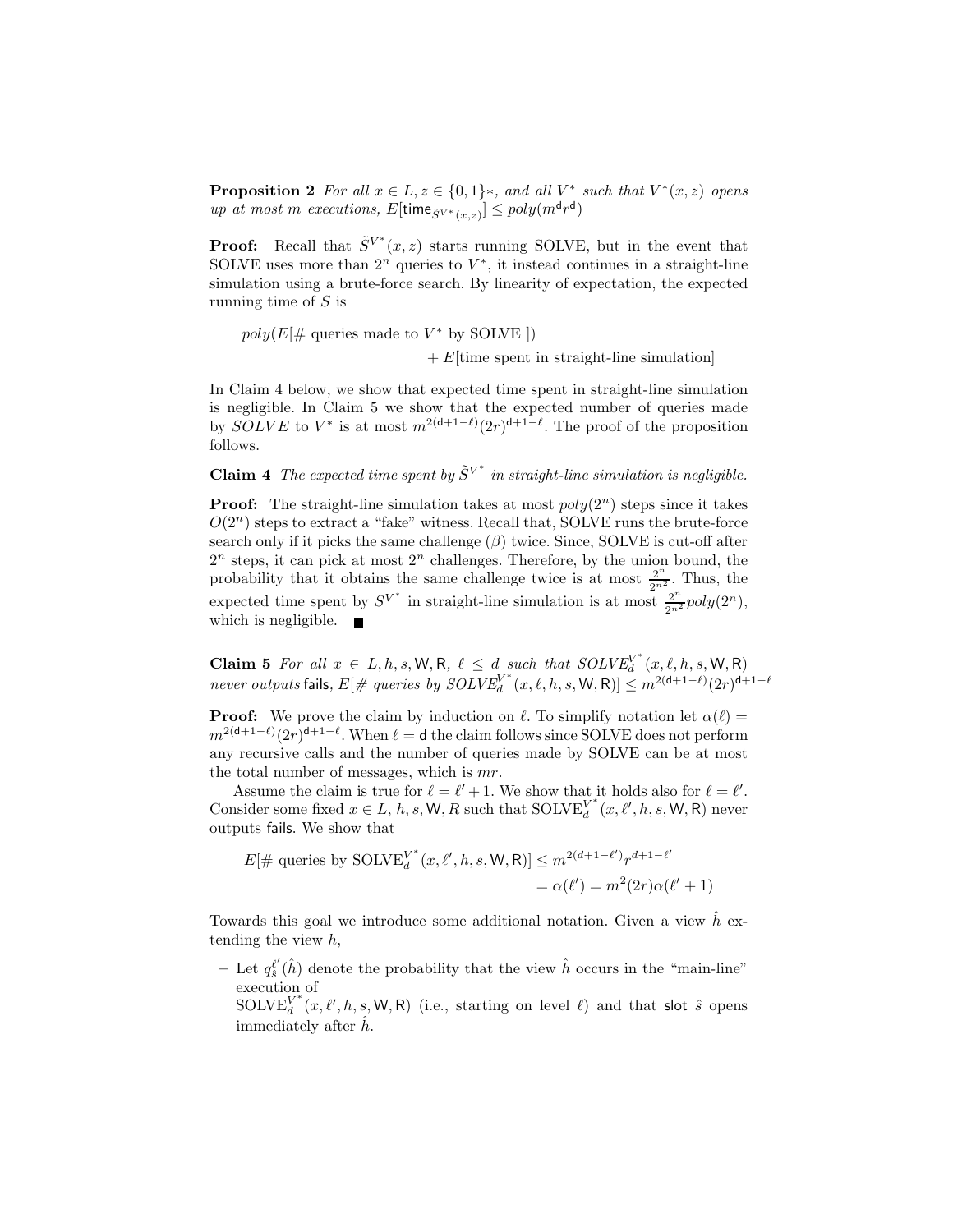– Let  $\Gamma_{\hat{s}}$  denote the set of views such that  $q_{\hat{s}}^{\ell'}$  $_{\hat{s}}^{\ell'}(\hat{h})>0.$ 

We bound the number of queries made by  $\text{SOLVE}_{d}^{V^*}$  $_{d}^{V^*}(x, \ell', h, s, W, R)$  as the sum of the queries SOLVE makes on level  $\ell'$ , and the queries made by recursive calls. The number of queries made by SOLVE on level  $\ell'$  is at most the total number of messages in an execution, i.e.  $mr$ . The number of queries made on recursive calls is computed by summing the queries made by recursive calls on over every slot  $\hat{s}$  and taking expectation over every view  $\hat{h}$  (such that  $q_{\hat{s}}^{\ell'}$  $S_{\hat{s}}^{l'}(\hat{h}) > 0$ . More precisely,

 $E[\text{# queries by SOLVE}_{d}^{V^*}]$  $\frac{V^*}{d}(x,\ell',h,s,\mathsf{W},\mathsf{R})]\leq mr+\sum_{\hat{s}}\sum_{\hat{h}\in\varGamma_{\hat{s}}}q^{\ell'}_{\hat{s}}$  $_{\hat{s}}^{\ell'}(\hat{h})E_{\hat{s}}(\hat{h})$ 

where  $E_{\hat{s}}(\hat{h})$  denotes the expected number of queries made by SOLVE from the view  $\hat{h}$  on  $\hat{s}$ . There are two steps involved in computing  $E_{\hat{s}}(\hat{h})$ . The first step involves finding the expected number of times SOLVE is run on a slot and the second step using the induction hypothesis computing a bound for  $E_{\hat{s}}(\hat{h})$ .

**Step 1:** Given a view  $\hat{h}$  from where slot  $\hat{s}$  opens, let  $p^{\ell}$  denote the probability that SOLVE rewinds slot  $\hat{s}$  from  $\hat{h}$ , i.e.  $p^{\ell}$  is the probability that in the simulation from  $\hat{h}$  at level  $\ell$ ,  $V^*$  completes  $\hat{s}$  with an accepting proof while opening fewer than  $(r-1)^{d-\ell'}$  new executions within the slot  $\hat{s}$ . Let  $y^{\ell}$  denote the probability that when executing SOLVE at level  $\ell$  from  $\hat{h}$ ,  $V^*$  either aborts or opens more than  $(r-1)^{d-\ell'}$  new executions in slot  $\hat{s}$ . We clearly have that  $p^{\ell} \leq 1 - y^{\ell}$  (note that equality does not necessarily hold since SOLVE might also return to a lower recursive level). Furthermore, it holds that  $y^{\ell} = y^{\ell+1}$ . This follows since SOLVE generates random Stage 1 messages, and uses the same (real) witness to generate Stage 2 messages, independent of the level of the recursion; additionally, since by Claim 4.1, SOLVE never halts outputting fail, we conclude that the view of  $V^*$  in the "main-line" simulation by SOLVE on level  $l$  is identically distributed to its view on level  $l + 1$ .

Therefore, the expected number of times SOLVE recursively executes  $\hat{s}$  at level  $\ell + 1$ , before obtaining a good view, is at most  $\frac{1}{1-y^{\ell+1}} = \frac{1}{1-y^{\ell}} \leq \frac{1}{p^{\ell}}$ . Using linearity of expectation, the expected number of times  $\text{SOLVE}$  executes  $\hat{s}$  before obtaining m good views is at most  $\frac{m}{p^{\ell}}$ . Since, SOLVE rewinds  $\hat{s}$  from  $\hat{h}$  only with probability  $p^{\ell}$ , the expected number of recursive calls to level  $\ell + 1$  from  $\hat{h}$  is at most  $p^{\ell} \frac{m}{p^{\ell}} = m$ .

Step 2: From the induction hypothesis, we know that the expected number of queries made by SOLVE at level  $\ell' + 1$  is at most  $\alpha(\ell' + 1)$ . Therefore, if SOLVE is run  $u$  times on a slot, the expected total number of queries made by SOLVE is bounded by  $u\alpha(\ell'+1)$ . We conclude that

$$
E_{\hat{s}}(\hat{h}) \le \sum_{u \in \mathbf{N}} Pr[u \text{ recursive calls are made by SOLVE from } \hat{h}] u \alpha(\ell' + 1)
$$
  
=  $\alpha(\ell' + 1) \sum_{u \in \mathbf{N}} u \cdot Pr[u \text{ recursive calls are made by SOLVE from } \hat{h}]$   
 $\le m \alpha(\ell' + 1)$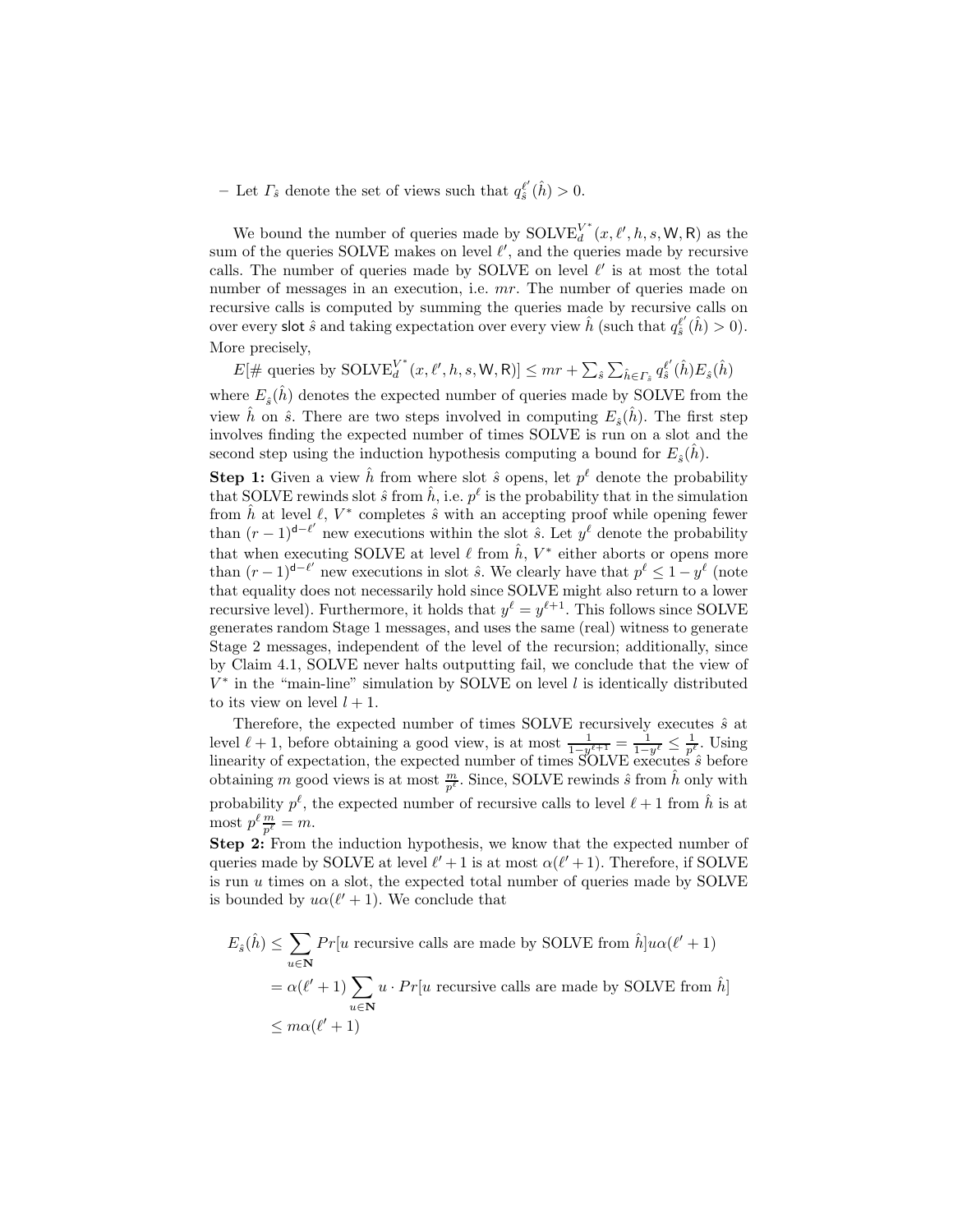Therefore,  $E[\text{# queries by SOLVE}_{d}^{V^*}]$  $\frac{V^*}{d}(x,\ell',h,s,\mathsf{W},\mathsf{R})]\leq$ 

$$
mr + \sum_{\hat{s}} \sum_{\hat{h} \in \Gamma_{\hat{s}}} q_{\hat{s}}^{\ell'}(\hat{h}) E_{\hat{s}}(\hat{h}) \le mr + \sum_{\hat{s}} m\alpha(\ell' + 1) \sum_{\hat{h} \in \Gamma_{\hat{s}}} q_{\hat{s}}^{\ell'}(\hat{h})
$$
  

$$
\le mr + \sum_{\hat{s}} m\alpha(\ell' + 1) \le mr + (mr)m\alpha(\ell' + 1) \le \alpha(\ell')
$$

This completes the induction step and concludes the proof of Claim 2.  $\blacksquare$ 

#### 4.4 Concluding the proof of Theorem 1 (and Theorem 4)

Using  $r = 3$ , we get by Proposition 2 that the expected running-time of S is  $poly(m^{log_2m})$ , and by Proposition 1 that its output is correctly distributed. This concludes the proof of Theorem 1. We also remark that the proof of Theorem 4 is directly obtained by instead relying on an  $n^{\epsilon}$ -rounds version of the protocol.

# 5 Proving the other theorems

Due to lack of space, we provide only proof ideas for the remaining theorems. The complete proofs will be contained in the full version.

Proof idea of Theorem 2: To prove the theorem, we rely on a slight variant of the  $\mathcal{ZK}$  proof of [18, 20] (which is an instantiation of the protocol of [23]); the protocol is described in Figure 3. We assume the existence of honest-verifier  $\mathcal{ZK}$ proofs that are secure w.r.t  $\omega(PQT)$ . Such proofs exists if one-way functions that are secure w.r.t  $\omega(PQT)$  exists. Furthermore, we require constant round statistically hiding commitments that are computationally binding w.r.t  $\mathcal{PQT}$ adversaries. Such commitment schemes can be constructed from collision resistant hash functions that are secure w.r.t  $\mathcal{PQT}$  [7, 15]. The simulator and the proof of indistinguishability is essentially similar to Section 3.2. However, to bound the running-time of the simulator we require the Stage 2 of the protocol to satisfy the honest-verifier  $ZK$  property w.r.t.  $\omega(\mathcal{PQT})$ .

*Proof idea of Theorem 3:* The protocol is obtained by using a computational  $\mathcal{W} \mathcal{I}$ protocol w.r.t  $\mathcal{PQT}$  instead of the perfect  $\mathcal{WI}$  protocol in Stage 2 described in Section 3.1, which can be constructed based on the existence of OWF secure for  $PQT$ . The simulator and the analysis from Section 3.2 essentially works for this protocol too, except that to show indistinguishability we use the computational  $\mathcal{W}$  property of the protocol in Stage 2.

Proof idea of Theorems 5 and 6: Our constructions are essentially identical to the protocols in [18, 20]. On a high level, the protocols show how to recast the  $ZK$  protocols for Graph Non-Isomorphism and Quadratic Non-Residuosity into the Feige-Shamir paradigm, after which we can rely on the same proof as in the previous section. Finally, Theorem 6 is directly obtained by relying on an  $r = n^{\epsilon}$ -rounds version of the protocol.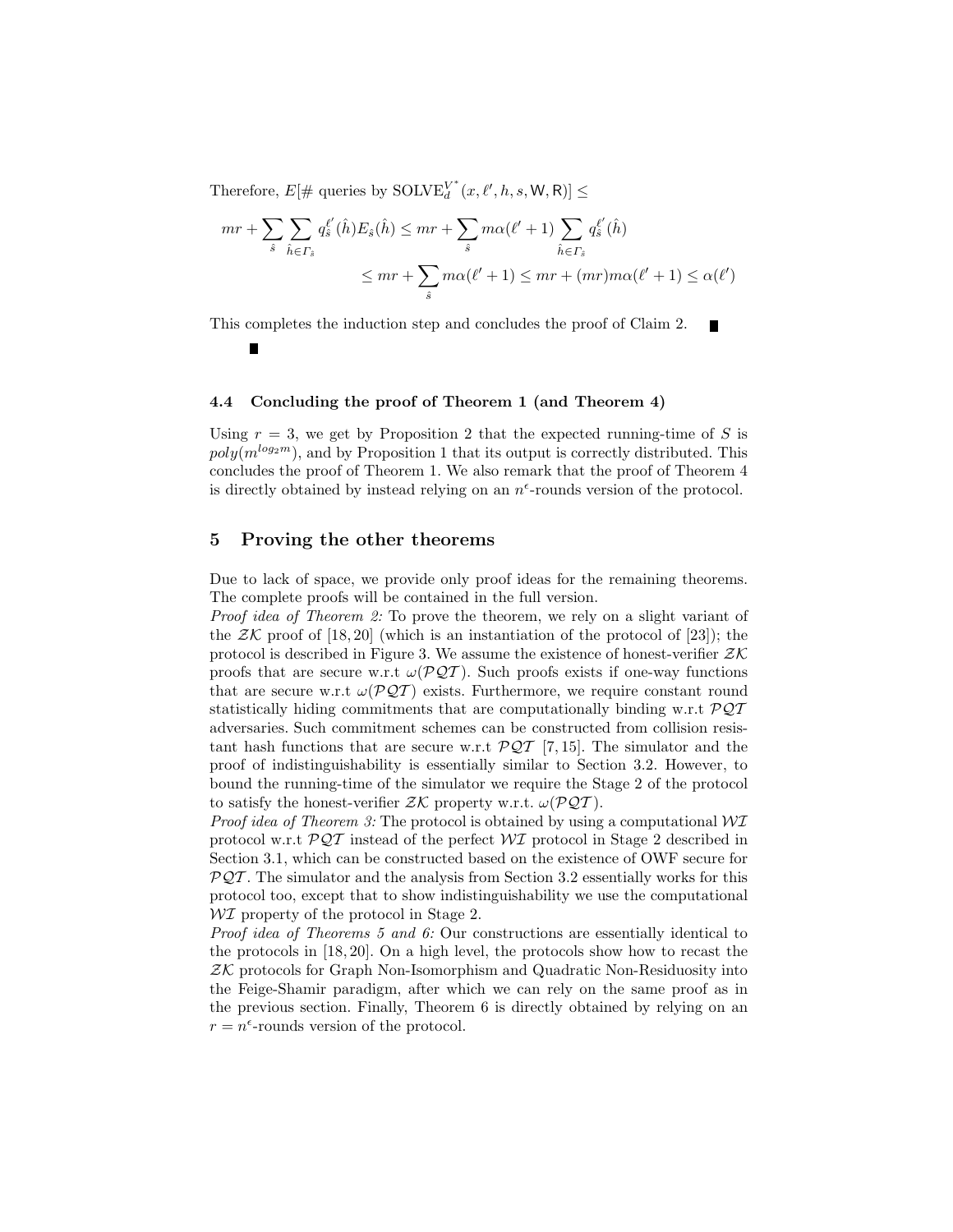#### PROTOCOL COMPZKPROOF

**Common Input:** an instance x of a language L with witness relation  $R_L$ . Auxiliary Input for Prover: a witness w, such that  $(x, w) \in R_L(x)$ . Stage 1: V uniformly chooses  $\overline{r} = r_1, r_2, ..., r_n \in \{0, 1\}^n$ ,  $s \in \{0, 1\}^{poly(n)}$ .  $V \rightarrow P: c = \text{Com}(\overline{r}; s)$ , where COM is a statistically hiding commitment which has the property that the commiter must communicate at least  $m$  bits in order to commit to m strings.  $V \to P$ : r first messages  $\alpha_1, \ldots, \alpha_r$  for WI special-sound proofs of the statement. (called the start message) there exists values  $\overline{r}', s'$  s.t  $c = \text{Com}(\overline{r}'; s')$ The proof of knowledge is with respect to the witness relation  $R'_L(c)$  =  $\{(v, s)|c = \text{COM}(v; s)\}.$ For  $j = 1$  to r do  $P \rightarrow V$ : Second message  $\beta_j \leftarrow \{0,1\}^{n^2}$  for  $j^{th} \ W\mathcal{I}$  special-sound proof. (called the opening of slot  $j$ )  $V \to P$ : Third message  $\gamma_j$  for  $j^{th} W\mathcal{I}$  special-sound proof. (called the closing of slot  $i$ ) Stage 2:  $P \leftrightarrow V: P$  and V engage in n parallel executions of the GMW's (3-round) Graph 3-Coloring protocol, where V uses the strings  $r_1, ..., r_n$  as its challenges: 1. P  $\rightarrow$  V: n (random) first messages of the GMW proof system for the statement x. 2.  $V \leftarrow P: V$  decommits to  $\overline{r} = r_1, ..., r_n$ . 3. P  $\rightarrow$  V: For  $i = 1..n$ , P computes the answer (i.e., the 3rd message of the GMW proof system) to the challenge  $r_i$  and sends all the answers to V.

Fig. 3. Computational  $ZK$  Proof for  $\mathcal{NP}$ 

# 6 Acknowledgements

We are very grateful to both Joe Kilian and Alon Rosen for insightful and helpful conversations.

# References

- 1. B. Barak and Y. Lindell. Strict Polynomial-Time in Simulation and Extraction. In 34th STOC, pages 484–493, 2002.
- 2. J.D. Benaloh. Cryptographic Capsules: A disjunctive primitive for interactive protocols. In Crypto86, Springer LNCS 263, pages 213–222, 1987.
- 3. G. Brassard, D. Chaum and C. Crépeau. Minimum Disclosure Proofs of Knowledge. JCSS, Vol. 37, No. 2, pages 156–189, 1988. Preliminary version by Brassard and Crépeau in 27th FOCS, 1986.
- 4. R. Canetti, O. Goldreich, S. Goldwasser and S. Micali. Resettable Zero-Knowledge. In 32nd STOC, pages 235–244, 2000.